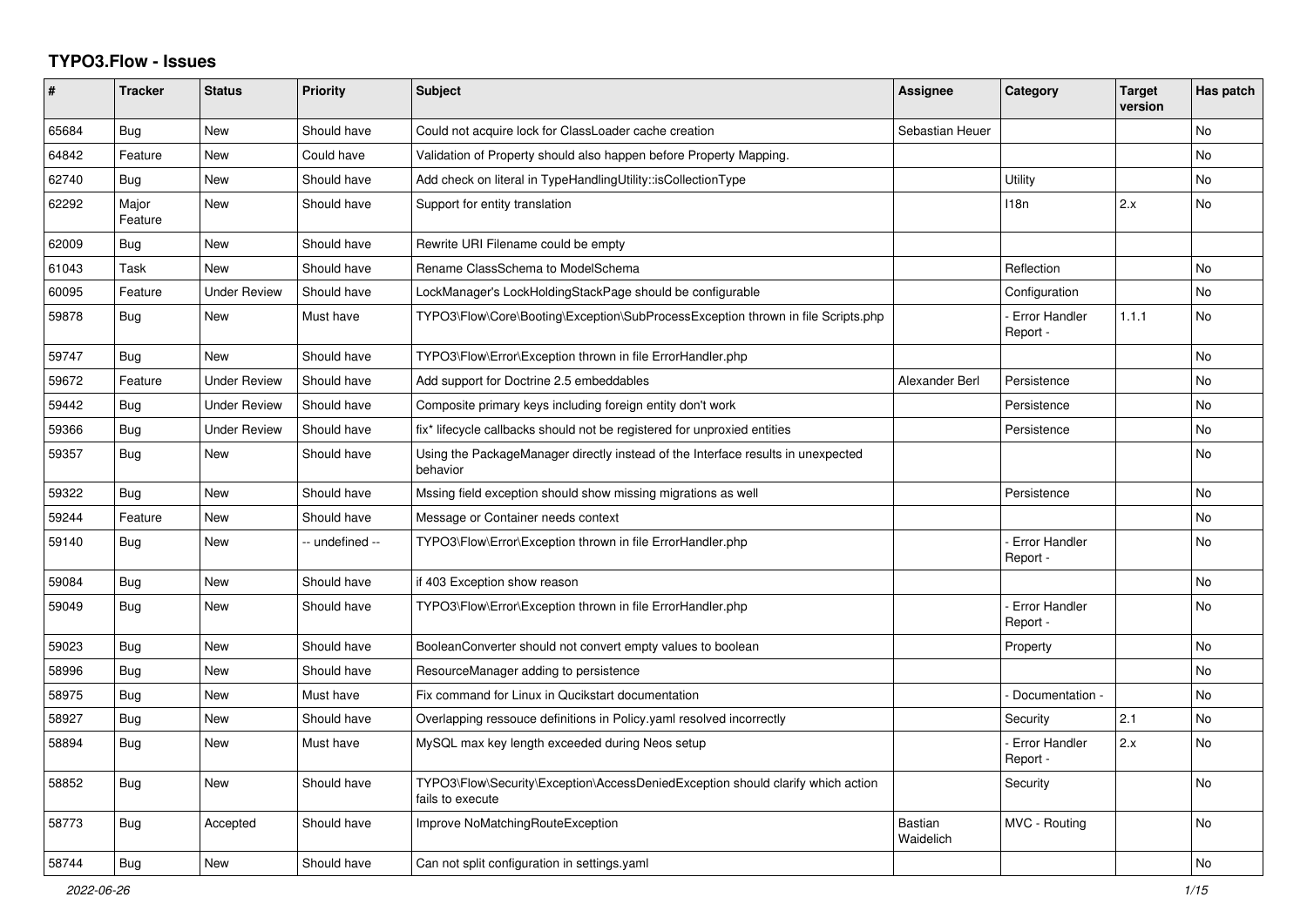| #     | <b>Tracker</b>   | <b>Status</b>       | <b>Priority</b> | Subject                                                                                            | Assignee                    | Category        | <b>Target</b><br>version | Has patch |
|-------|------------------|---------------------|-----------------|----------------------------------------------------------------------------------------------------|-----------------------------|-----------------|--------------------------|-----------|
| 58622 | Feature          | New                 | Must have       | Clearer Exception: Array to string conversion                                                      |                             | Core            |                          | No        |
| 58579 | Feature          | New                 | Should have     | Adding own environment constants to Flow                                                           |                             |                 | 2.x                      | No        |
| 58494 | <b>Bug</b>       | Needs<br>Feedback   | Must have       | Inifinite redirects if index.php presents in URI                                                   | <b>Bastian</b><br>Waidelich | MVC - Routing   |                          | No        |
| 58408 | Task             | New                 | Should have     | Disable manualy persisting                                                                         |                             |                 |                          | No        |
| 58193 | Bug              | <b>Under Review</b> | Should have     | Forward-port changelogs to master branch                                                           | Karsten<br>Dambekalns       |                 |                          | No        |
| 58184 | Major<br>Feature | New                 | Should have     | HTTP request argument building for different use cases                                             |                             | Http            |                          | No        |
| 58153 | <b>Bug</b>       | New                 | Should have     | Session - Scope, Property with interface annotation fails at wakeup                                |                             | <b>AOP</b>      | 2.1                      | No        |
| 57972 | <b>Bug</b>       | New                 | Should have     | Missing @ManyToOne in example for resource                                                         |                             | Documentation - |                          | No        |
| 57815 | Bug              | New                 | Should have     | Invalid resources are saved in the persistent resources folder                                     |                             | Resource        |                          | No        |
| 57796 | <b>Bug</b>       | New                 | Should have     | XLIFF Fails if $id ==$ nodedata                                                                    |                             |                 |                          | No        |
| 57763 | Feature          | New                 | Should have     | Allow controller / package / action as params in<br>\TYPO3\Fluid\ViewHelpers\Form\ButtonViewHelper |                             |                 |                          | No        |
| 57541 | Bug              | <b>Under Review</b> | Must have       | Content Security: operands work intrinsically differently in Rewrite and Manual check              |                             | Security        |                          | No        |
| 57450 | Bug              | New                 | Should have     | International E-Mail addresses (umlauts, etc.) are not validated correctly                         |                             | Validation      |                          | No        |
| 57437 | Bug              | New                 | Should have     | Composer package replacement is not supported                                                      |                             | Package         |                          | No        |
| 57374 | <b>Bug</b>       | New                 | Should have     | Persisted entities saved in session are not resolved                                               |                             | Session         | 2.x                      | No        |
| 56916 | Feature          | <b>New</b>          | Should have     | Support PATCH request method as of RFC5789                                                         |                             | Http            |                          | <b>No</b> |
| 56856 | Bug              | <b>Under Review</b> | Must have       | Fix StandardView Template                                                                          |                             |                 |                          | No        |
| 56744 | Feature          | New                 | Must have       | stay logged in                                                                                     |                             |                 |                          | No        |
| 56639 | Feature          | New                 | Must have       | Implement "getPrivateStorageUriByResource()" for recieving (image-) file URIs                      | Robert Lemke                |                 | 2.x                      |           |
| 56602 | Major<br>Feature | New                 | Should have     | Handling Of Multi Identity Entities                                                                |                             | Persistence     |                          | No        |
| 56601 | <b>Bug</b>       | <b>Under Review</b> | Must have       | PersistenceManager wrong handling of ORM\ld                                                        |                             |                 |                          | No        |
| 56573 | <b>Bug</b>       | New                 | Should have     | Converting by Flow\Identity                                                                        |                             | Persistence     |                          | No        |
| 56556 | Feature          | New                 | Should have     | support hasProperty and isProperty                                                                 |                             |                 |                          | No        |
| 56544 | Bug              | New                 | Must have       | FLOW Exception on tar package inclusion via composer                                               |                             | Core            |                          | No        |
| 56486 | Feature          | New                 | Should have     | Optimize the ObjectManager for performance                                                         |                             |                 |                          | No        |
| 56107 | <b>Bug</b>       | New                 | Should have     | Property mapping configuration only supports one wildcard at a time                                |                             | Property        |                          | No        |
| 56036 | Feature          | New                 | Should have     | Optimize autoloading                                                                               |                             |                 |                          | No        |
| 55958 | Task             | New                 | Should have     | RFC: Use PHP 5.4 closure features for direct ObjectAccess                                          |                             |                 |                          | No        |
| 55957 | Task             | New                 | Should have     | RFC: Optimize AOP proxies                                                                          |                             | AOP             |                          | No        |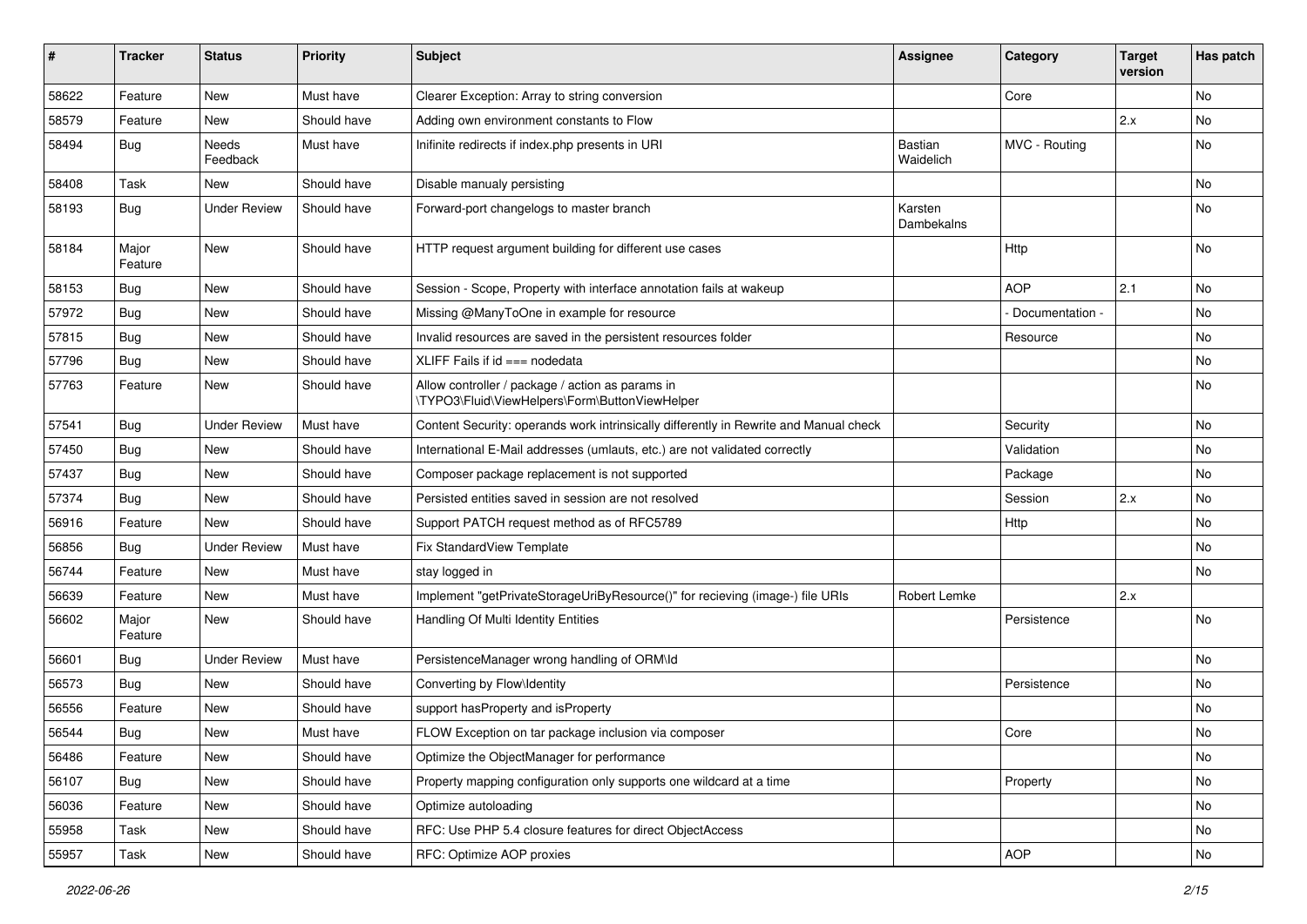| #     | <b>Tracker</b> | <b>Status</b>       | <b>Priority</b> | <b>Subject</b>                                                                                                       | <b>Assignee</b>        | Category                         | <b>Target</b><br>version | Has patch |
|-------|----------------|---------------------|-----------------|----------------------------------------------------------------------------------------------------------------------|------------------------|----------------------------------|--------------------------|-----------|
| 55954 | Bug            | <b>New</b>          | Should have     | Associations to ValueObjects should not be cascade all'd                                                             |                        |                                  |                          | No        |
| 55953 | Task           | New                 | Could have      | Repair and streamline ValueObject support                                                                            |                        | Persistence                      |                          | No        |
| 55937 | <b>Bug</b>     | New                 | Must have       | FlashMessage queue is lost                                                                                           |                        | Session                          |                          | No        |
| 55870 | Feature        | New                 | Must have       | Enhance f:form.textfield or add a f:form.datefield VH with enhanced validation and<br>propertymapping                | Christian Müller       |                                  |                          | No        |
| 55831 | Feature        | New                 | Should have     | Different scenarios for session settings                                                                             |                        |                                  |                          | No        |
| 55793 | Feature        | <b>Under Review</b> | Could have      | Add Support for groupBy                                                                                              | Kerstin<br>Huppenbauer | Persistence                      |                          | No        |
| 55719 | Feature        | New                 | Could have      | Support additional Resource Folders                                                                                  |                        |                                  |                          | No        |
| 55306 | <b>Bug</b>     | <b>Under Review</b> | Should have     | Filenames should not exceed 255 characters                                                                           | Christian Müller       |                                  |                          | No        |
| 55199 | Feature        | New                 | Should have     | Avoid Buffering of Shell output                                                                                      |                        | Cli                              |                          | <b>No</b> |
| 54744 | <b>Bug</b>     | New                 | Should have     | System.log contains many NOTICE Flow The argument "workspace" declared in<br>pointcut does not exist in method TYPO3 |                        | Log                              |                          | No        |
| 54589 | <b>Bug</b>     | <b>New</b>          | Should have     | Role parent is not removed from roles MM table                                                                       |                        | Security                         |                          | <b>No</b> |
| 54549 | Bug            | New                 | Must have       | PackageManager::createPackage is incompatible to PackageManagerInterface                                             |                        |                                  |                          | No        |
| 54458 | Bug            | New                 | Should have     | Missing Version Number in packages                                                                                   |                        | Package                          |                          | No        |
| 54451 | <b>Bug</b>     | New                 | Must have       | No functionality at Apache environments with suexec                                                                  |                        |                                  |                          | No        |
| 54446 | Bug            | New                 | Should have     | Cache filebackend 'include once'                                                                                     |                        | Cache                            |                          | No        |
| 54381 | <b>Bug</b>     | New                 | -- undefined -- | TYPO3\Flow\Core\Booting\Exception\SubProcessException thrown in file Scripts.php                                     |                        | <b>Error Handler</b><br>Report - |                          | No        |
| 54181 | <b>Bug</b>     | New                 | Could have      | Use date_default_timezone_get() instead of ini_get('date.timezone')                                                  |                        | Core                             |                          | Yes       |
| 54146 | <b>Bug</b>     | New                 | Should have     | Different sorting of arguments in ACL Patterns doesnt work                                                           | Christian Müller       | Security                         |                          | No        |
| 54046 | <b>Bug</b>     | New                 | Must have       | Removal of ValueObjects from a ManyToMany relationship is not possible                                               |                        | Persistence                      | 2.1                      | No        |
| 54037 | Feature        | <b>Under Review</b> | Should have     | JsonView accepts encoding options                                                                                    |                        | <b>MVC</b>                       |                          | No        |
| 53851 | <b>Bug</b>     | New                 | -- undefined -- | TYPO3\Flow\Core\Booting\Exception\SubProcessException thrown in file Scripts.php                                     |                        | Error Handler<br>Report -        |                          | No        |
| 53620 | <b>Bug</b>     | <b>New</b>          | Should have     | Move Classes/TYPO3/Flow/Composer to own Package                                                                      |                        | Package                          |                          | <b>No</b> |
| 53533 | Bug            | New                 | Should have     | Class reflection assumes reverse PSR-0, can lead to fail in autoloader                                               |                        | Reflection                       |                          | No        |
| 53350 | <b>Bug</b>     | Accepted            | Should have     | Trying to create a Link in an Template in CLI Context should provide a helpful<br>exception                          | Bastian<br>Waidelich   | MVC - Routing                    |                          | No        |
| 53262 | Bug            | New                 | Should have     | FileBakend have some race condition                                                                                  | Dominique Feyer        | Cache                            |                          | Yes       |
| 53224 | Bug            | New                 | Should have     | Constructor in subclass breaks call chain leading to missing identifier / uuid                                       |                        | Object                           |                          | No        |
| 53189 | Bug            | New                 | Should have     | Blog tutorial no longer works                                                                                        | <b>Philipp Maier</b>   |                                  |                          | No        |
| 53177 | Feature        | New                 | Should have     | entity resource policy value support for `this`                                                                      |                        | Security                         |                          | No        |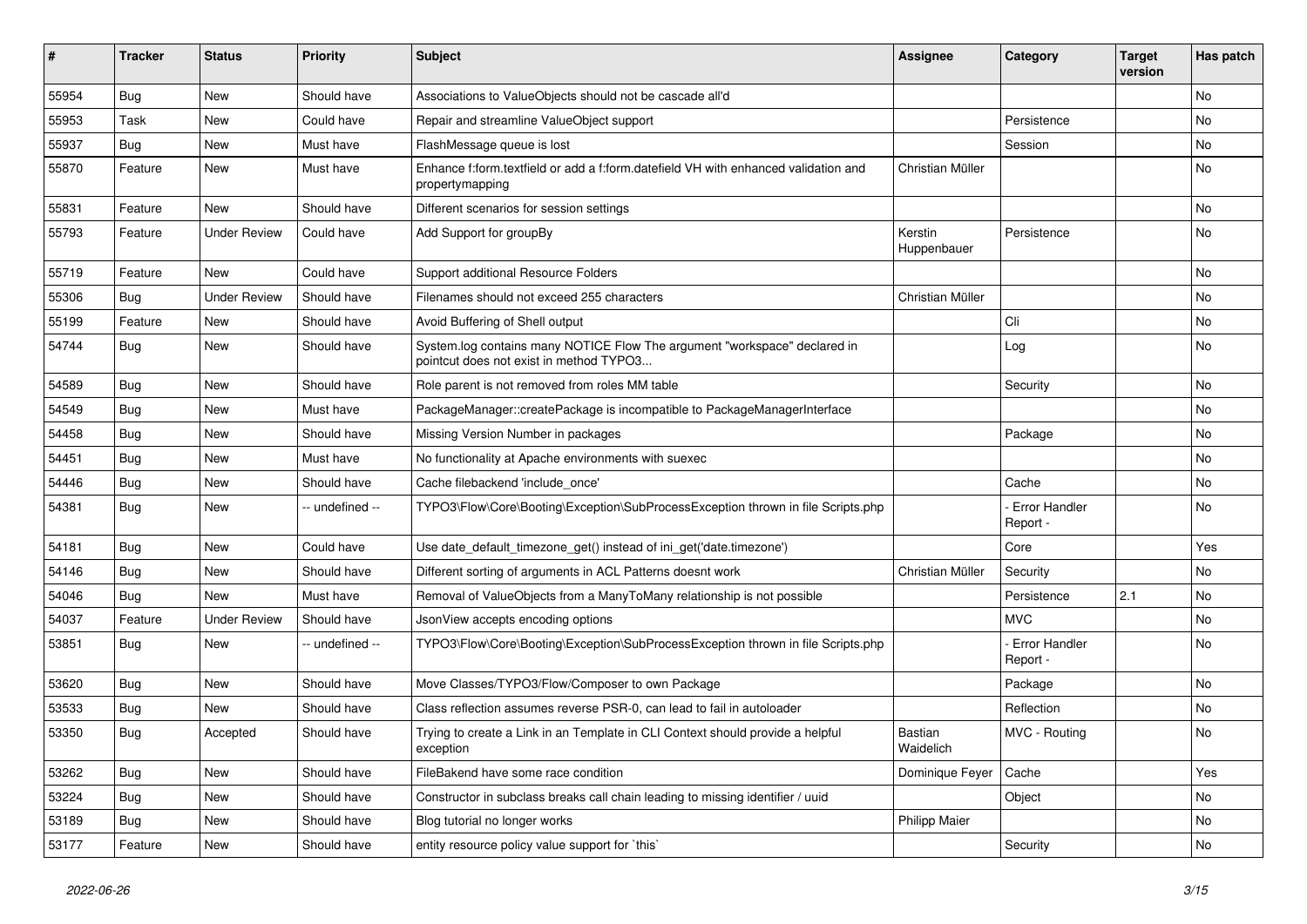| #     | <b>Tracker</b> | <b>Status</b>       | <b>Priority</b> | <b>Subject</b>                                                                                         | <b>Assignee</b>      | Category                         | <b>Target</b><br>version | Has patch |
|-------|----------------|---------------------|-----------------|--------------------------------------------------------------------------------------------------------|----------------------|----------------------------------|--------------------------|-----------|
| 52945 | Bug            | <b>New</b>          | Should have     | Excluded classes should only be excluded from reflection but still autoloaded                          |                      |                                  |                          | <b>No</b> |
| 52909 | <b>Bug</b>     | New                 | Should have     | Class Loader fallback to non-proxy hides fatal errors                                                  |                      | Core                             |                          | <b>No</b> |
| 52590 | Feature        | New                 | Should have     | Provide a way to get the Doctrine QueryBuilder                                                         |                      |                                  |                          | No        |
| 52430 | <b>Bug</b>     | New                 | Should have     | Cannot convert from UUID to auto-increment ID                                                          |                      |                                  |                          | No        |
| 52280 | Task           | <b>Under Review</b> | Should have     | Throw Exception if there is an array in PSR-0 autoload                                                 |                      |                                  |                          | Yes       |
| 52185 | Bug            | New                 | Could have      | PositionalArraySorter should detect recursive dependencies                                             |                      | Utility                          |                          | No        |
| 52014 | <b>Bug</b>     | New                 | Should have     | Migration makes fields NOT NULL even though not true                                                   |                      | Persistence                      |                          | No        |
| 52005 | <b>Bug</b>     | New                 | Could have      | TYPO3\Flow\Error\Exception thrown in file ErrorHandler.php                                             |                      | Error Handler<br>Report -        |                          | No        |
| 51972 | <b>Bug</b>     | <b>New</b>          | Should have     | Joins for every deep property constraint make cartesian selection                                      | Adrian Föder         |                                  |                          | Yes       |
| 51847 | <b>Bug</b>     | New                 | Should have     | Overiding controller actions with other required parameter sets results in fatal error.                |                      | Reflection                       | 2.x                      | <b>No</b> |
| 51811 | <b>Bug</b>     | New                 | Should have     | Improve session handle when the authenticated account is removed from persitance                       | Dominique Feyer      |                                  |                          | Yes       |
| 51809 | <b>Bug</b>     | <b>Under Review</b> | Must have       | Commit "[BUGFIX] Published resources don't support symlinks" produces an fatal<br>error on Windows     | Adrian Föder         | Core                             | 2.0.1                    | <b>No</b> |
| 51763 | <b>Bug</b>     | New                 | Should have     | HttpRequest always returns content of the current request                                              |                      | Http                             |                          | <b>No</b> |
| 51704 | <b>Bug</b>     | New                 | -- undefined -- | TYPO3\Flow\Error\Exception thrown in file ErrorHandler.php                                             |                      | <b>Error Handler</b><br>Report - |                          | <b>No</b> |
| 51676 | Feature        | <b>Under Review</b> | Should have     | Support of symlinks for Resources                                                                      |                      | Resource                         |                          | <b>No</b> |
| 51530 | Task           | New                 | Should have     | Improve speed of Files::readDirectoryRecursively using RecursiveDirectoryIterator?                     |                      |                                  |                          | No        |
| 51489 | Bug            | New                 | -- undefined -- | Doctrine\Common\Annotations\AnnotationException thrown in file<br>AnnotationException.php              |                      | Annotations                      |                          | No        |
| 51459 | Feature        | <b>New</b>          | Should have     | Allow catching of particular exceptions on property mapping                                            |                      | <b>MVC</b>                       |                          | <b>No</b> |
| 51312 | Bug            | New                 | Should have     | Default php error handler generates warning (when loading<br>TYPO3\Flow\Error\Exception class)         |                      | Core                             | 2.0                      | No        |
| 51286 | Task           | <b>New</b>          | Should have     | Custom error views should introduce a controller context somehow                                       |                      |                                  |                          | No        |
| 51188 | <b>Bug</b>     | New                 | Should have     | Doctrine does not respect AOP-injected properties                                                      |                      | Persistence                      |                          | <b>No</b> |
| 51120 | Bug            | New                 | Must have       | \TYPO3\Flow\Core\Booting::buildSubprocessCommand - wrong command if passed<br>more than one parameters |                      | Core                             |                          | <b>No</b> |
| 50901 | Feature        | New                 | Should have     | @IgnoreValidation also for class fields                                                                |                      | Validation                       |                          | No        |
| 50869 | Bug            | New                 | Could have      | key() invoked on object                                                                                |                      |                                  |                          | No        |
| 50395 | Bug            | Accepted            | Should have     | Route cache caches routes for non dispatchable requests                                                | Bastian<br>Waidelich | MVC - Routing                    |                          | No        |
| 50382 | Task           | New                 | Should have     | Impossible to use arguments in CLI that are added by overriding<br>initializeCommandMethodArguments()  |                      | Command                          |                          | No        |
| 50342 | <b>Bug</b>     | New                 | Could have      | PropertyMapper: Use of interface method before implementation check                                    |                      |                                  |                          | No        |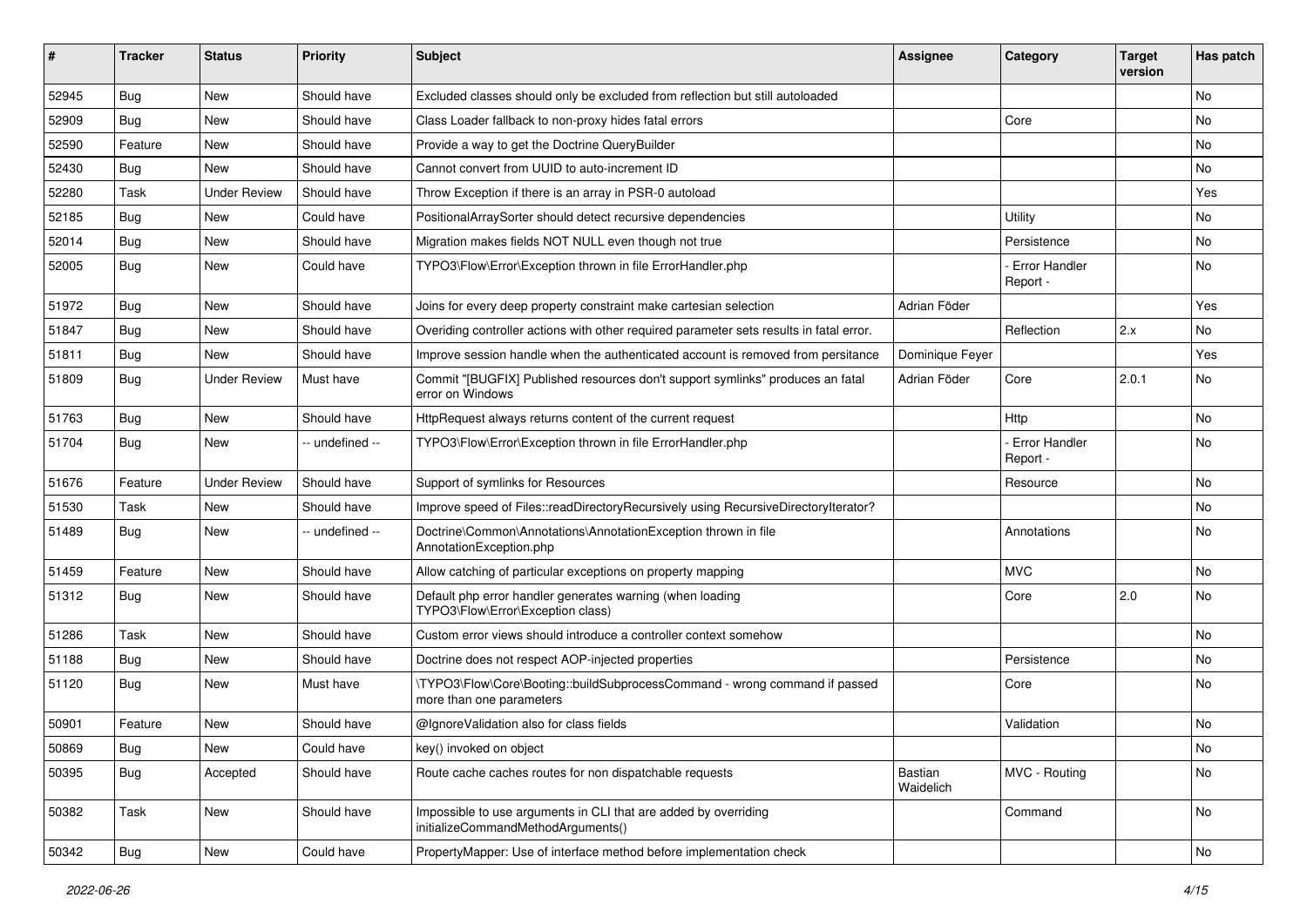| ∦     | <b>Tracker</b> | <b>Status</b>       | <b>Priority</b> | <b>Subject</b>                                                                                                                         | <b>Assignee</b>       | Category                         | <b>Target</b><br>version | Has patch      |
|-------|----------------|---------------------|-----------------|----------------------------------------------------------------------------------------------------------------------------------------|-----------------------|----------------------------------|--------------------------|----------------|
| 50262 | Feature        | <b>New</b>          | Could have      | Add Keywords to composer Json                                                                                                          |                       | Package                          |                          | N <sub>o</sub> |
| 50115 | Feature        | <b>Under Review</b> | Must have       | During the policy loading, we need to take care if class exist                                                                         | Dominique Fever       | Security                         |                          | Yes            |
| 50080 | Bug            | Needs<br>Feedback   | Should have     | Broken concept for CLI/Web separation                                                                                                  | Karsten<br>Dambekalns | Core                             |                          | No             |
| 49806 | Task           | Accepted            | Should have     | Date formatting should care about the time zone                                                                                        | Adrian Föder          | 118n                             |                          | No             |
| 49801 | Bug            | <b>New</b>          | - undefined --  | TYPO3\Flow\Security\Exception\AccessDeniedException thrown in file<br>TYPO3 Flow Security Authorization AccessDecisionVoterManager.php |                       | <b>Error Handler</b><br>Report - |                          | <b>No</b>      |
| 49780 | Bug            | <b>New</b>          | Should have     | Roles are not synchronized                                                                                                             |                       | Security                         |                          | <b>No</b>      |
| 49566 | Bug            | <b>New</b>          | Should have     | NULL source values are not handled correctly                                                                                           | Adrian Föder          | Property                         |                          | No             |
| 49423 | <b>Bug</b>     | <b>New</b>          | Must have       | Role name and packageKey are not accessible                                                                                            |                       |                                  |                          | No             |
| 49373 | Bug            | <b>New</b>          | Must have       | Methods policy with key "Controllers" is ignored                                                                                       |                       | Security                         |                          | <b>No</b>      |
| 49372 | <b>Bug</b>     | <b>New</b>          | Should have     | ObjectConverter ignores implemented interface when mapping subtype                                                                     |                       |                                  |                          | No             |
| 49050 | Feature        | <b>New</b>          | Should have     | Allow Subqueries in QueryInterface                                                                                                     |                       | Persistence                      |                          | No             |
| 49039 | Feature        | <b>New</b>          | Could have      | RFC: Use PSR-3 logger interface in Flow                                                                                                |                       | Log                              |                          | No             |
| 49025 | Task           | <b>Under Review</b> | Could have      | Dynamic locale detection / determination                                                                                               | Adrian Föder          | 118n                             | 2.1                      | <b>No</b>      |
| 49011 | Bug            | <b>Under Review</b> | Should have     | Support executing TYPO3. Flow inside a PHAR                                                                                            |                       |                                  |                          | No             |
| 48898 | Bug            | <b>New</b>          | Must have       | configuration for roles fails if one of Policy yaml files contain empty "roles array"                                                  | Christian Müller      | Security                         | 2.0.1                    | No             |
| 48873 | Bug            | <b>New</b>          | Should have     | Error when calling resourceManager->deleteResource on unpublished Resource                                                             |                       | Error Handler<br>Report -        |                          | No             |
| 48862 | Feature        | <b>New</b>          | Should have     | Possibility to exclude package from file monitoring                                                                                    |                       | Monitor                          |                          | No             |
| 48657 | Feature        | <b>Under Review</b> | Should have     | support HTTP RANGE                                                                                                                     |                       |                                  |                          | No             |
| 48596 | Bug            | <b>Under Review</b> | Should have     | Ignored Tags configuration should be easier to configure from packages                                                                 | Alexander Berl        | Configuration                    |                          | <b>No</b>      |
| 48532 | Bug            | <b>Under Review</b> | Should have     | JsonView Configuration behaves differently for arrays and objects                                                                      | Alexander Berl        | <b>MVC</b>                       |                          | No             |
| 48430 | Bug            | <b>New</b>          | Should have     | Default validator-messages are not correctly formatted                                                                                 |                       |                                  |                          | No             |
| 48429 | Bug            | <b>New</b>          | Should have     | Remove- and update-actions on repository are not persisted                                                                             |                       |                                  |                          | No             |
| 48409 | Feature        | <b>New</b>          | Could have      | Introduce new Annotation "Slot" for wiring signal and slots                                                                            |                       | SignalSlot                       |                          | No             |
| 48296 | Task           | Needs<br>Feedback   | Should have     | Missing method in ExceptionHandlerInterface                                                                                            |                       |                                  |                          | No             |
| 48167 | Feature        | Accepted            | Should have     | Command line account and role browsing                                                                                                 | Adrian Föder          | Security                         |                          | No             |
| 48093 | Bug            | <b>New</b>          | Must have       | AbstractCompositeValidators memory consumption continuously grow                                                                       |                       | Validation                       | 2.0.1                    | Yes            |
| 47951 | Feature        | <b>New</b>          | Should have     | Warn if persistence stack is not empty at the end of a get-request                                                                     |                       | Persistence                      |                          | No             |
| 47950 | Bug            | <b>New</b>          | Should have     | import of remote resources                                                                                                             |                       | Resource                         | 2.0.1                    | No             |
| 47859 | Task           | Accepted            | Should have     | Logging: Do not log all decisions in \TYPO3\Flow\Security\Aspect\LoggingAspect                                                         | Robert Lemke          | Security                         |                          | <b>No</b>      |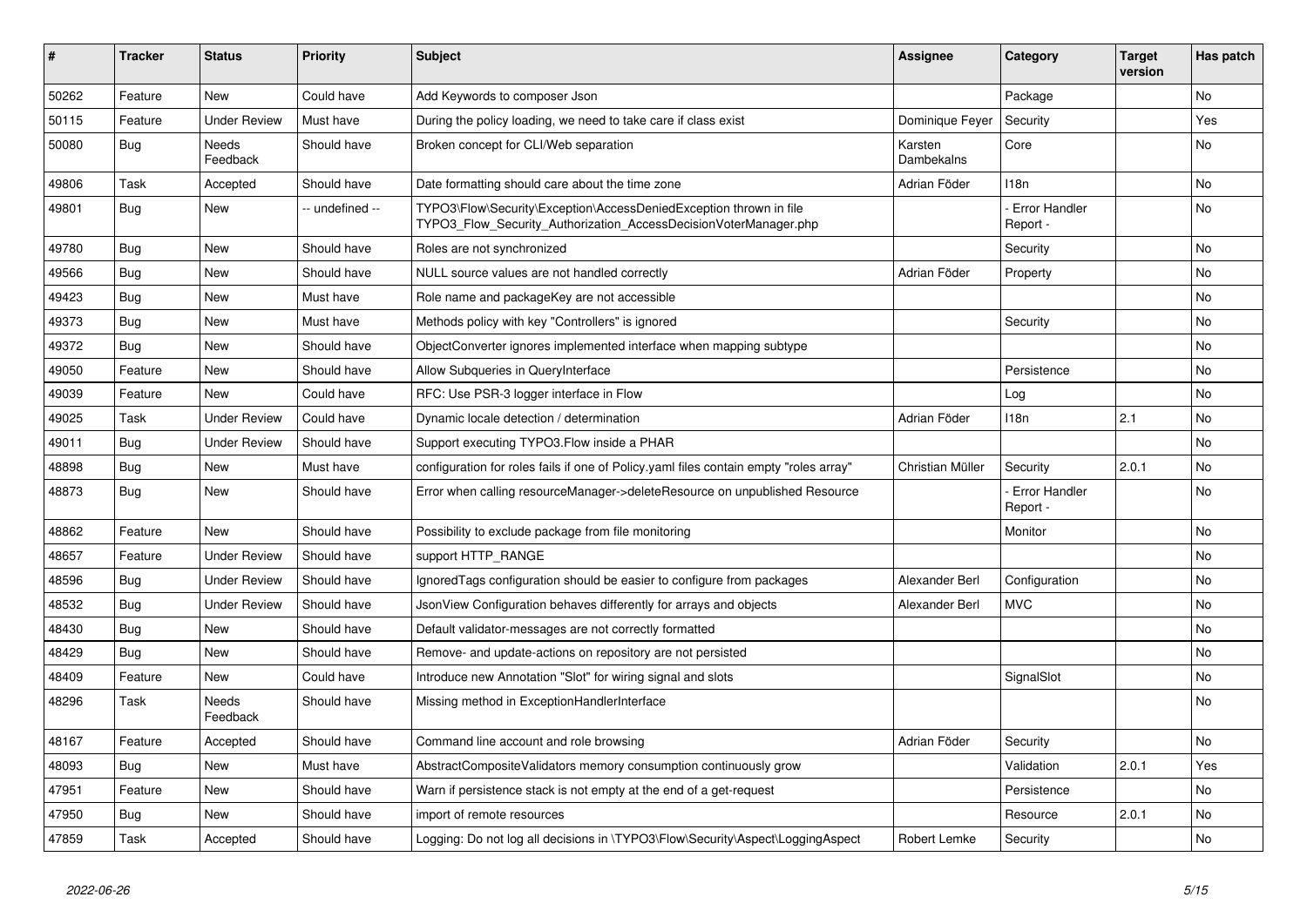| #     | Tracker    | <b>Status</b>       | <b>Priority</b> | <b>Subject</b>                                                                                                               | Assignee              | Category        | <b>Target</b><br>version | Has patch |
|-------|------------|---------------------|-----------------|------------------------------------------------------------------------------------------------------------------------------|-----------------------|-----------------|--------------------------|-----------|
| 47858 | <b>Bug</b> | Needs<br>Feedback   | Should have     | Remove .htaccess from Composer Installer Essentials                                                                          | Christopher<br>Hlubek | Package         | 2.0.1                    | No        |
| 47487 | Bug        | New                 | Should have     | Functional test classes in package without classes are not compiled                                                          |                       | Core            | 2.0.1                    | No        |
| 47456 | Feature    | New                 | Should have     | ManyToOne and OneToOne Relations of Objects passed as Action Argument are<br>loaded automatically                            |                       | Validation      |                          | No        |
| 47429 | <b>Bug</b> | New                 | Should have     | Global policy files no longer allowed                                                                                        |                       | Security        |                          | <b>No</b> |
| 47404 | Feature    | New                 | Could have      | Add getters and setters methods for introduced properties                                                                    |                       | <b>AOP</b>      |                          | No        |
| 47339 | Feature    | Needs<br>Feedback   | Could have      | Allow RequestHandlers to get the current Request injected                                                                    | Alexander Berl        | Http            |                          | No        |
| 47331 | <b>Bug</b> | Accepted            | Must have       | ObjectManager shutdown with Dependency Injection Proxy causes fatal errors                                                   |                       | Object          | 2.0.1                    | No        |
| 47325 | Bug        | <b>Under Review</b> | Should have     | ReflectionData and classSchema caches need not be freezable                                                                  |                       | Reflection      | 2.0.1                    | No        |
| 47273 | Feature    | New                 | Should have     | Support mapping properties with differing types for setter and property                                                      |                       | Property        |                          | No        |
| 47236 | <b>Bug</b> | Needs<br>Feedback   | Should have     | Error at offset 6279 of 6338                                                                                                 |                       |                 |                          | No        |
| 47191 | Feature    | <b>Under Review</b> | Should have     | Make (property) Validators aware of parent class and the property they belong to                                             |                       | Validation      |                          | No        |
| 47075 | Feature    | New                 | Should have     | Make Exception more meaningful                                                                                               |                       | Resource        |                          | No        |
| 47073 | <b>Bug</b> | New                 | Must have       | Cookie causes Error after Update                                                                                             |                       | Http            |                          | No        |
| 46974 | <b>Bug</b> | Accepted            | Should have     | Original and Proxy class in one file makes it difficult to reach 100% code coverage for<br>functional tests                  | Christian Müller      | Object          |                          | No        |
| 46910 | Feature    | New                 | Should have     | Composer integration - PackageStates.php                                                                                     |                       |                 |                          | No        |
| 46823 | Task       | Accepted            | Should have     | Detect APC and APCu correctly                                                                                                |                       | Cache           |                          | No        |
| 46816 | Feature    | New                 | Should have     | Add xcache cache backend                                                                                                     |                       | Cache           |                          | <b>No</b> |
| 46716 | <b>Bug</b> | New                 | Must have       | Empty class names in Dependencylnjection proxy code when using Caches /<br>Factory-created dependencies                      |                       | Object          | 2.0.1                    | No        |
| 46689 | <b>Bug</b> | New                 | Must have       | The new ClassLoader swallows Fatal Errors                                                                                    | <b>Marc Neuhaus</b>   |                 |                          | No        |
| 46425 | Task       | <b>Under Review</b> | Should have     | DI proxy classes use raw reflection instead of RelfectionService                                                             | Christian Müller      | Core            | 2.0.1                    | No.       |
| 46371 | Feature    | New                 | Should have     | Support compilation of static information in proxy classes                                                                   | Christopher<br>Hlubek |                 |                          | No        |
| 46318 | Feature    | New                 | Should have     | [caching framework] Extend cache interface to handle multiple entries                                                        |                       | Cache           |                          | No        |
| 46216 | Feature    | New                 | Should have     | Add wincache cache backend                                                                                                   |                       | Cache           |                          | No        |
| 46210 | Bug        | Needs<br>Feedback   | Should have     | securityContext->getParty() in the initializeObject() method of a session-Scope object<br>throws exception on second request |                       | Session         |                          | No        |
| 46120 | Bug        | New                 | Must have       | Important step missing in the installation chapter                                                                           |                       | Documentation - |                          | No        |
| 46097 | <b>Bug</b> | New                 | Must have       | Logged in user gets session of an other logged in user                                                                       | Robert Lemke          | Session         |                          | No        |
| 46073 | Bug        | <b>Under Review</b> | Should have     | Scripts::executeCommand must be usable outsite of TYPO3.Flow                                                                 |                       |                 |                          | No        |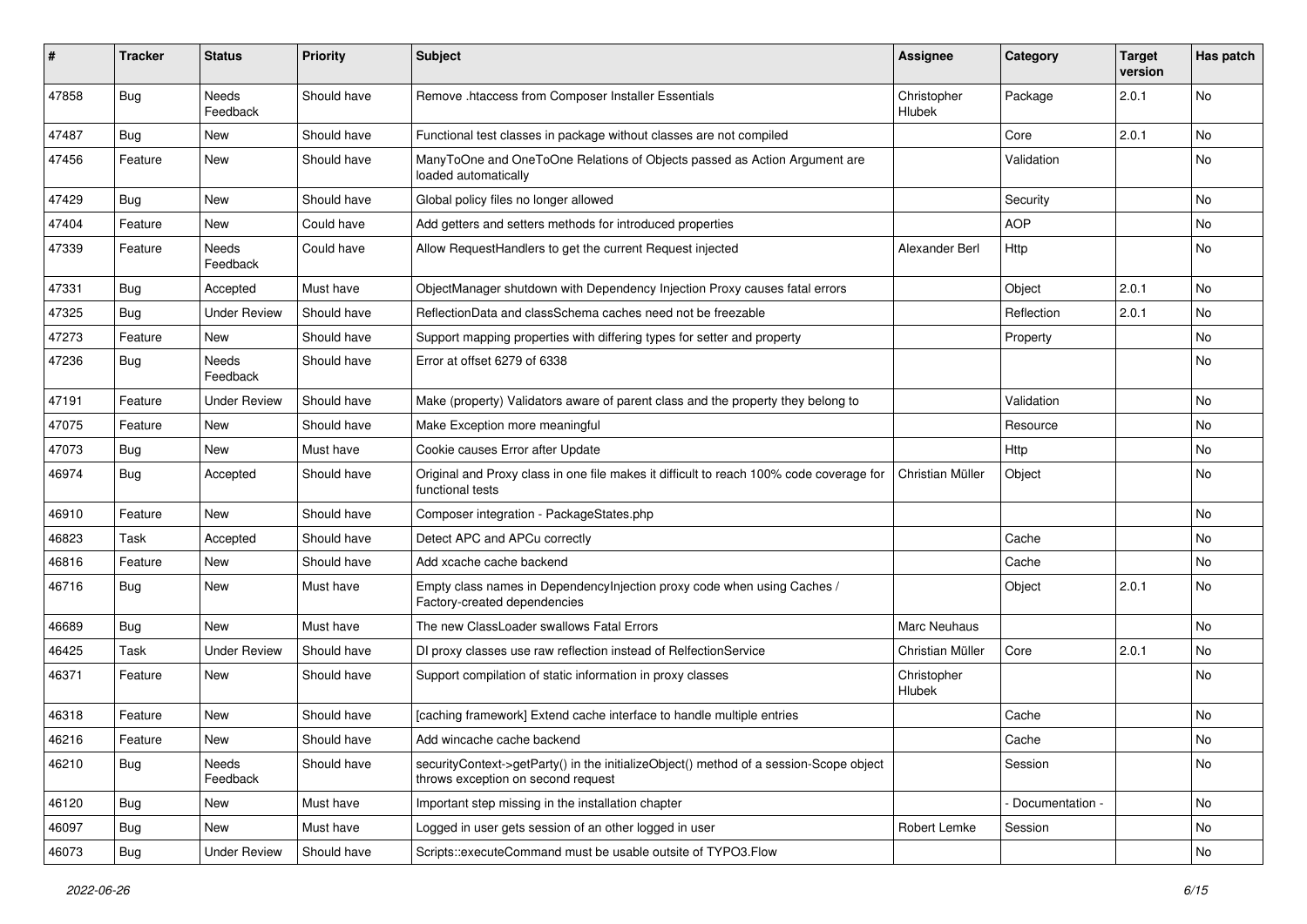| ∦     | <b>Tracker</b> | <b>Status</b>       | <b>Priority</b> | <b>Subject</b>                                                                                                       | <b>Assignee</b>       | Category         | <b>Target</b><br>version | Has patch |
|-------|----------------|---------------------|-----------------|----------------------------------------------------------------------------------------------------------------------|-----------------------|------------------|--------------------------|-----------|
| 46066 | <b>Bug</b>     | <b>New</b>          | Should have     | Currency formatter uses wrong format for ISO 4217 currency codes                                                     |                       | 118 <sub>n</sub> |                          | <b>No</b> |
| 46063 | Feature        | <b>New</b>          | Should have     | Implement username password provider with "remember me" persistent cookie                                            | Christopher<br>Hlubek | Security         |                          | No        |
| 46050 | Feature        | <b>New</b>          | Could have      | To decouple log file writing at Logger->logException                                                                 |                       | Log              |                          | <b>No</b> |
| 46011 | Task           | <b>New</b>          | Should have     | Validate annotation with missing type should throw useful error                                                      |                       | Validation       |                          | <b>No</b> |
| 46010 | Bug            | <b>New</b>          | Should have     | Generating a DiscriminatorMap with base class in different namespace does not work                                   |                       | Persistence      |                          | <b>No</b> |
| 46009 | Task           | <b>New</b>          | Should have     | Improve error message for missing class in Flow annotation driver                                                    |                       | Persistence      |                          | No        |
| 45917 | <b>Bug</b>     | <b>New</b>          | Should have     | RoutePartHandler transliteration must be improved                                                                    |                       | MVC - Routing    |                          | <b>No</b> |
| 45851 | Feature        | Needs<br>Feedback   | Could have      | Allow referencing environment variables in Settings yaml                                                             | Adrian Föder          |                  |                          | No        |
| 45669 | Bug            | <b>New</b>          | Should have     | PersistentObjectConverter does not convert ValueObjects by identity                                                  |                       |                  |                          | <b>No</b> |
| 45640 | Bug            | <b>New</b>          | Could have      | Every relation is set to cascade=all if the related entity is no aggregate root                                      |                       | Persistence      |                          | <b>No</b> |
| 45623 | <b>Bug</b>     | <b>New</b>          | Should have     | SQL error when calling TYPO3.Blog Setup controller                                                                   |                       | Documentation -  |                          | <b>No</b> |
| 45611 | Bug            | <b>New</b>          | Could have      | Destruction of session after logout should be configurable                                                           |                       | Security         |                          | No        |
| 45409 | Feature        | <b>New</b>          | Should have     | Support validation of abstract nested properties                                                                     |                       | Validation       |                          | No        |
| 45405 | <b>Bug</b>     | Accepted            | Should have     | Uncaught Exception in DynamicRoutePart                                                                               | Bastian<br>Waidelich  | MVC - Routing    |                          | <b>No</b> |
| 45386 | <b>Bug</b>     | <b>New</b>          | Could have      | Package::buildArrayOfClassFiles tries to determine class names from file paths                                       |                       |                  |                          | <b>No</b> |
| 45272 | Bug            | New                 | Should have     | Related Value Objects get deleted by default cascading                                                               |                       |                  |                          | No        |
| 45253 | Task           | Accepted            | Must have       | Throw exception in PointcutMethodNameFilter if given method's argument does not<br>match the actual method signature | Christian Müller      | Security         |                          | No        |
| 45249 | Bug            | <b>New</b>          | Must have       | Update composer project-create command listing                                                                       |                       | Documentation -  |                          | <b>No</b> |
| 45103 | Feature        | <b>New</b>          | Should have     | Make static resource URI generation available outside of Fluid                                                       |                       | Resource         |                          | <b>No</b> |
| 45100 | Feature        | <b>Under Review</b> | Should have     | RequestDispatchingAspect should check if entry point can handle current request                                      | Christopher<br>Hlubek |                  |                          |           |
| 45041 | Bug            | <b>New</b>          | Must have       | Set file permissions doesnt work                                                                                     |                       | Command          | 2.0.1                    | <b>No</b> |
| 44891 | Feature        | <b>New</b>          | Should have     | Routes should be able to enforce http/https protocol                                                                 |                       | MVC - Routing    |                          | <b>No</b> |
| 44738 | Feature        | <b>New</b>          | Must have       | Re-Validation of argument's custom validators                                                                        |                       | Validation       |                          | <b>No</b> |
| 44712 | Task           | Accepted            | Should have     | Decouple Argument-Building in the HTTP-Request-Constructor                                                           |                       | Http             |                          | No        |
| 44563 | Feature        | <b>New</b>          | Should have     | Logged in users via HTTP Basic always get re-authenticated                                                           |                       | Security         |                          | No        |
| 44542 | Task           | <b>New</b>          | Should have     | Mention the risk of requestPatterns regarding foreign package's SecurityContext<br>usage                             | Adrian Föder          | Documentation -  |                          | <b>No</b> |
| 44396 | Task           | Accepted            | Should have     | Move Doctrine ORM integration onto own namespace                                                                     | Karsten<br>Dambekalns | Persistence      |                          | <b>No</b> |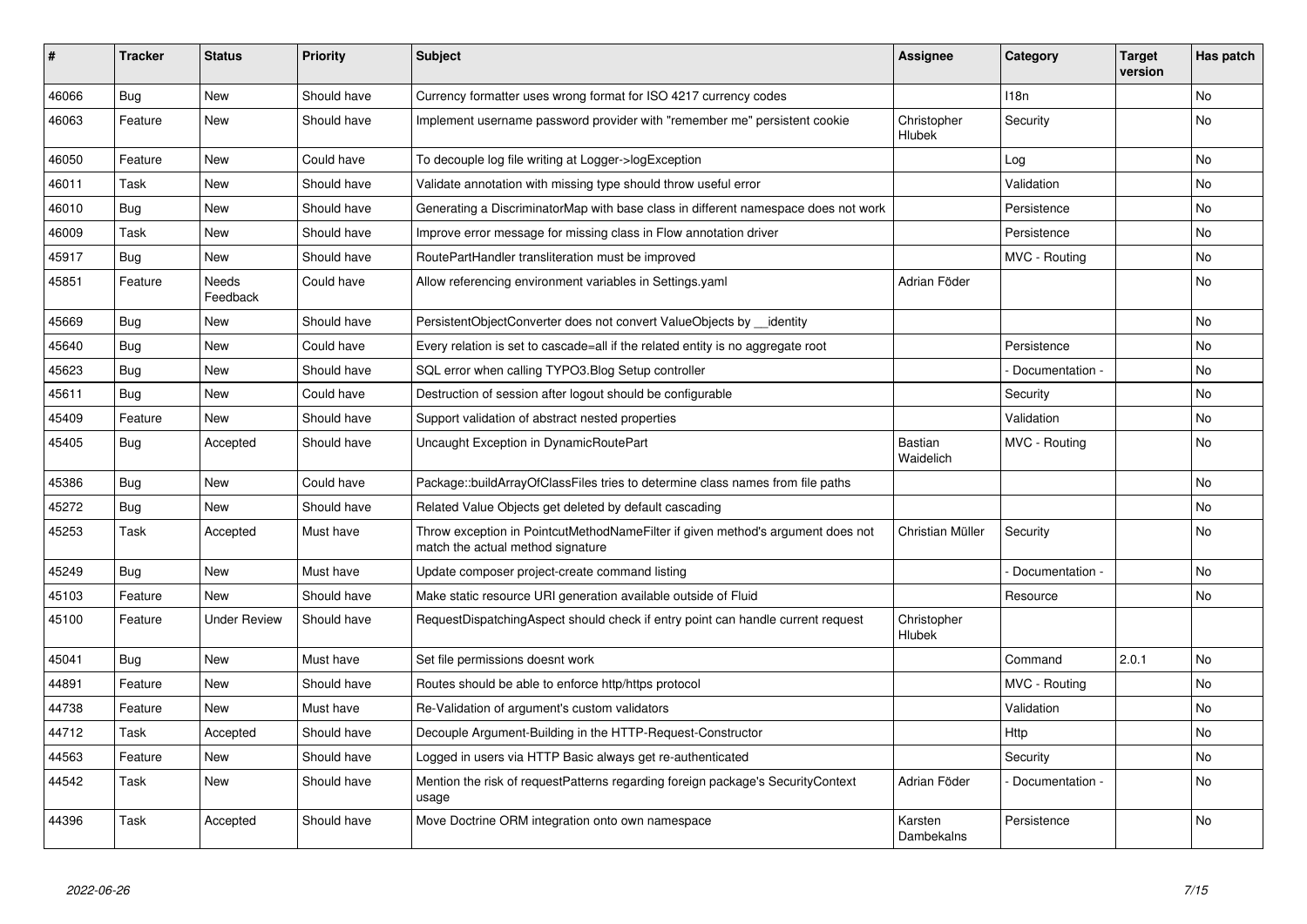| #     | <b>Tracker</b> | <b>Status</b>       | <b>Priority</b> | <b>Subject</b>                                                                                 | <b>Assignee</b>        | Category    | <b>Target</b><br>version | Has patch |
|-------|----------------|---------------------|-----------------|------------------------------------------------------------------------------------------------|------------------------|-------------|--------------------------|-----------|
| 44375 | Task           | Accepted            | Should have     | Make all persistence reads go through repositories                                             | Karsten<br>Dambekalns  | Persistence |                          | No        |
| 44361 | <b>Bug</b>     | New                 | Should have     | TYPO3\Flow\I18n\Formatter\DatetimeFormatter - caching DATETIME type                            |                        | 118n        | 2.0.1                    | No        |
| 44314 | Task           | Accepted            | Must have       | slightly file permissions for /Configuration/* and /Data/Persistent/EncryptionKey              | Karsten<br>Dambekalns  | Security    |                          | No        |
| 44244 | <b>Bug</b>     | New                 | Should have     | defaultOrderings aren't applied on related objects                                             |                        | Persistence |                          | <b>No</b> |
| 44203 | <b>Bug</b>     | Needs<br>Feedback   | Should have     | Session implementation is still racy                                                           | Robert Lemke           | Session     | 2.0.1                    | No        |
| 44186 | Bug            | <b>New</b>          | Should have     | Request does not accept custom Content-Type                                                    |                        | <b>MVC</b>  | 2.0.1                    | <b>No</b> |
| 44185 | <b>Bug</b>     | New                 | Should have     | XML body always need a root node                                                               |                        | <b>MVC</b>  | 2.0.1                    | No        |
| 44184 | Bug            | New                 | Should have     | Request arguments are not merged correctly for single object actions                           |                        | <b>MVC</b>  | 2.0.1                    | No        |
| 44148 | Bug            | New                 | Should have     | Documentation for executeCommand() needs clarification                                         |                        |             | 2.0.1                    | No        |
| 44123 | Feature        | New                 | Should have     | Make the "Flow requires the PHP setting "date.timezone"" error more beautiful                  |                        |             |                          | No        |
| 43993 | Task           | New                 | Should have     | Warn when no migrations are found at all during doctrine: migrate                              |                        | Persistence |                          | <b>No</b> |
| 43967 | Bug            | New                 | Should have     | Error in evaluating orphanRemoval in Flow Annotation driver                                    |                        | Persistence |                          | No        |
| 43947 | Bug            | New                 | Should have     | Redirect to login after Session timeout                                                        |                        |             |                          | No        |
| 43930 | Task           | Needs<br>Feedback   | Should have     | Remove canRender() completely?!                                                                | Sebastian<br>Kurfuerst |             |                          | No        |
| 43841 | Feature        | New                 | Should have     | Add package support to validation errors                                                       |                        |             |                          | No        |
| 43621 | <b>Bug</b>     | <b>Under Review</b> | Must have       | Composer installer overwrites Settings.yaml.example                                            | Karsten<br>Dambekalns  |             |                          | No        |
| 43572 | Feature        | New                 | Should have     | Uri should support manipulation of query arguments                                             |                        |             |                          | <b>No</b> |
| 43541 | Bug            | New                 | Should have     | Incomplete classes path detection for PSR-0                                                    |                        | Core        | 2.0.1                    | No        |
| 43192 | <b>Bug</b>     | Accepted            | Should have     | findByIdentifier() for non-persisted objects not working for custom identifier properties      | Karsten<br>Dambekalns  | Persistence |                          | No        |
| 43190 | <b>Bug</b>     | Accepted            | Should have     | Misleading exception message for incompatible database structure                               | Karsten<br>Dambekalns  | Persistence | 2.0.1                    | <b>No</b> |
| 43082 | Feature        | Needs<br>Feedback   | Should have     | Add CLI support for scaffolding models, views, controller                                      |                        |             |                          | No        |
| 42888 | Bug            | Needs<br>Feedback   | Should have     | ResourceManager chokes on non existing files                                                   |                        | Resource    |                          | No        |
| 42606 | Bug            | New                 | Must have       | Content Security with nested objects                                                           |                        | Security    |                          | No        |
| 42601 | <b>Bug</b>     | <b>Under Review</b> | Must have       | Content Security: QOM rewriting is omitted if used in certain cases in an Action<br>Controller | Robert Lemke           | Security    | 2.0.1                    | No        |
| 42550 | Task           | <b>Under Review</b> | Should have     | Add top-level .htaccess to block everything but Web                                            | Karsten<br>Dambekalns  |             |                          | No        |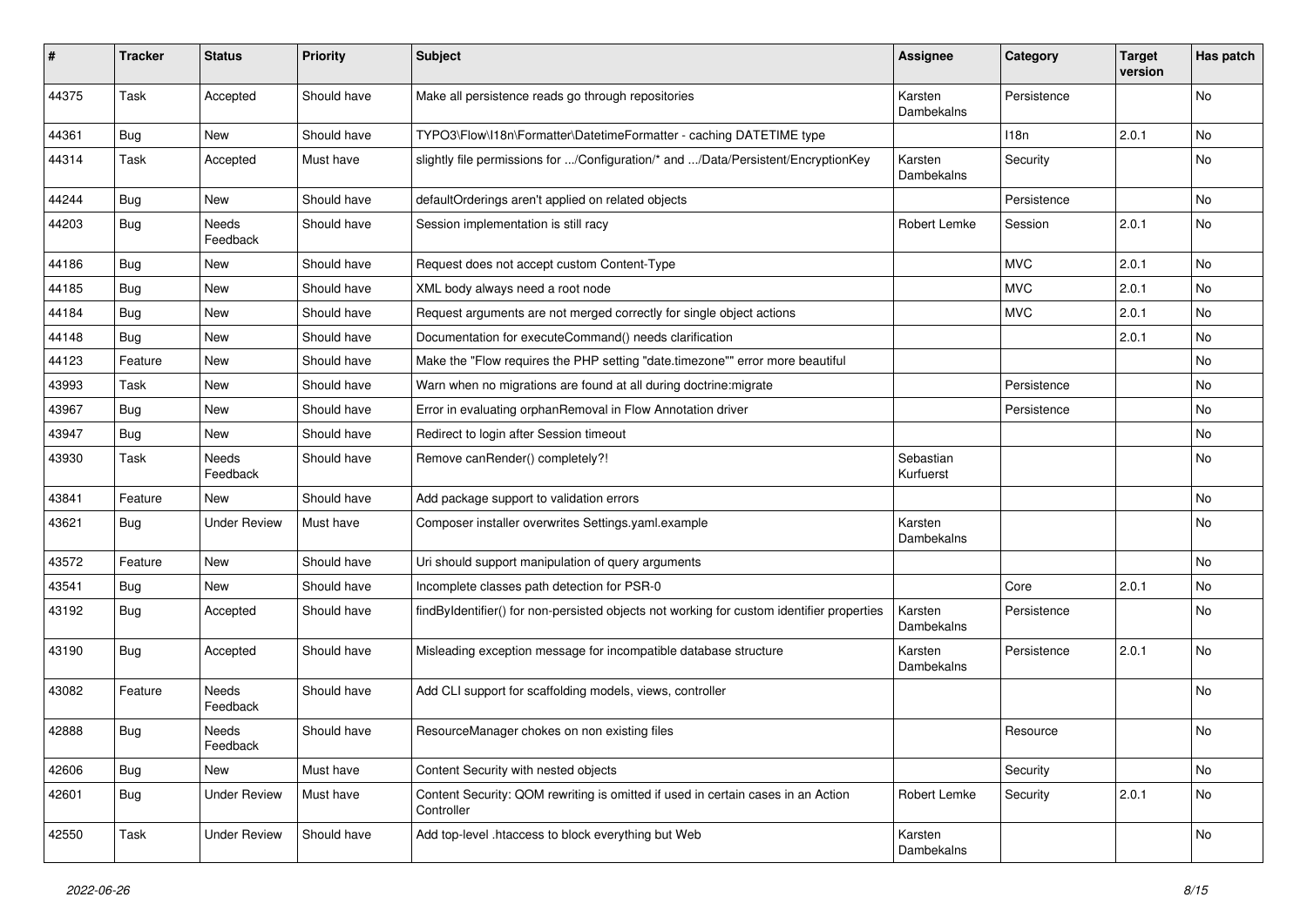| ∦     | <b>Tracker</b> | <b>Status</b>       | <b>Priority</b> | <b>Subject</b>                                                                                               | <b>Assignee</b>         | Category        | <b>Target</b><br>version | Has patch |
|-------|----------------|---------------------|-----------------|--------------------------------------------------------------------------------------------------------------|-------------------------|-----------------|--------------------------|-----------|
| 42520 | Bug            | New                 | Must have       | Cache must be flushed globally for package state changes                                                     |                         | Core            |                          | No        |
| 42465 | Task           | New                 | Should have     | Document i18n settings                                                                                       |                         | Documentation - | 2.0.1                    | No        |
| 42101 | Bug            | New                 | Must have       | Proxyclasses are not rebuild in Development context unless cache is empty                                    |                         | Object          | 2.0.1                    | No        |
| 41900 | Feature        | Accepted            | Should have     | Check for duplicate PSR-0 autoload namespaces                                                                | Christian Jul<br>Jensen | Package         |                          | No        |
| 41832 | Task           | <b>New</b>          | Should have     | Improve error handling for incompatible packages                                                             | Christian Jul<br>Jensen | Package         |                          | <b>No</b> |
| 41807 | Task           | <b>Under Review</b> | Should have     | Initialize the eventmanager in the EntityManagerInterface                                                    |                         | Persistence     |                          | No        |
| 41727 | Bug            | Accepted            | Should have     | @Flow\Identity and @ORM\InheritanceType("JOINED") can't be used together                                     | Karsten<br>Dambekalns   |                 |                          | No        |
| 41533 | Bug            | Needs<br>Feedback   | Should have     | Ignored object-validation in editAction when redirecting back from updateAction                              |                         |                 |                          | No        |
| 41496 | Bug            | <b>New</b>          | Must have       | Upload identical Resources, deleting fails                                                                   |                         | Resource        |                          | <b>No</b> |
| 41420 | Feature        | New                 | Should have     | Support entity versioning                                                                                    |                         | Persistence     |                          | No        |
| 41414 | Task           | Needs<br>Feedback   | Should have     | Check packageKey naming / file structure below Packages/Vendor                                               |                         | Package         |                          | No        |
| 41148 | <b>Bug</b>     | New                 | Must have       | Converting of ValueObjects                                                                                   |                         |                 |                          | <b>No</b> |
| 41029 | Bug            | Accepted            | Should have     | Method security is also evaluating abstract classes                                                          | Karsten<br>Dambekalns   | Security        |                          | No        |
| 40854 | Task           | New                 | Must have       | Update security documentation (authentication in 1.2)                                                        |                         | Documentation - | 2.0.1                    | No        |
| 40824 | <b>Bug</b>     | Needs<br>Feedback   | Should have     | Modified action controller methods not detected properly                                                     | Andreas Förthner        |                 |                          | No        |
| 40802 | <b>Bug</b>     | Accepted            | Should have     | Documentation mistake (authentication)                                                                       | Karsten<br>Dambekalns   | Documentation   | 1.1.1                    | <b>No</b> |
| 40555 | Feature        | Accepted            | Must have       | Missing command arguments parameter in Core\Booting\Scripts::executeCommand()                                | Karsten<br>Dambekalns   | Core            |                          | Yes       |
| 40418 | Feature        | Needs<br>Feedback   | Could have      | Add an option to flow3:cache:flush thats keeps user sessions active                                          |                         | Session         |                          | <b>No</b> |
| 40410 | Bug            | Needs<br>Feedback   | Should have     | Exception when using Apc, Memcached of Redis cache backend for reflection status<br>and object configuration | Karsten<br>Dambekalns   | Cache           |                          | No        |
| 40283 | <b>Bug</b>     | New                 | Should have     | New constructor in grandparent class not called                                                              |                         | Object          |                          | No        |
| 39910 | Feature        | Accepted            | Should have     | Ability to query user based on roles                                                                         |                         | Security        |                          | No        |
| 39791 | Bug            | New                 | Must have       | Reflection data of old aspect is not removed                                                                 |                         | Reflection      | 1.1.1                    | No        |
| 39788 | Feature        | New                 | Could have      | RFC: Repository based NotExistsValidator                                                                     |                         | Validation      |                          | No        |
| 39699 | Bug            | Accepted            | Should have     | SQL DDL for TYPO3\FLOW3\Cache\Backend\PdoBackend                                                             | Karsten<br>Dambekalns   | Cache           |                          | No        |
| 39674 | Bug            | New                 | Should have     | \TYPO3\FLOW3\var_dump behaves weird in controller actions doing return                                       |                         | <b>MVC</b>      |                          | No        |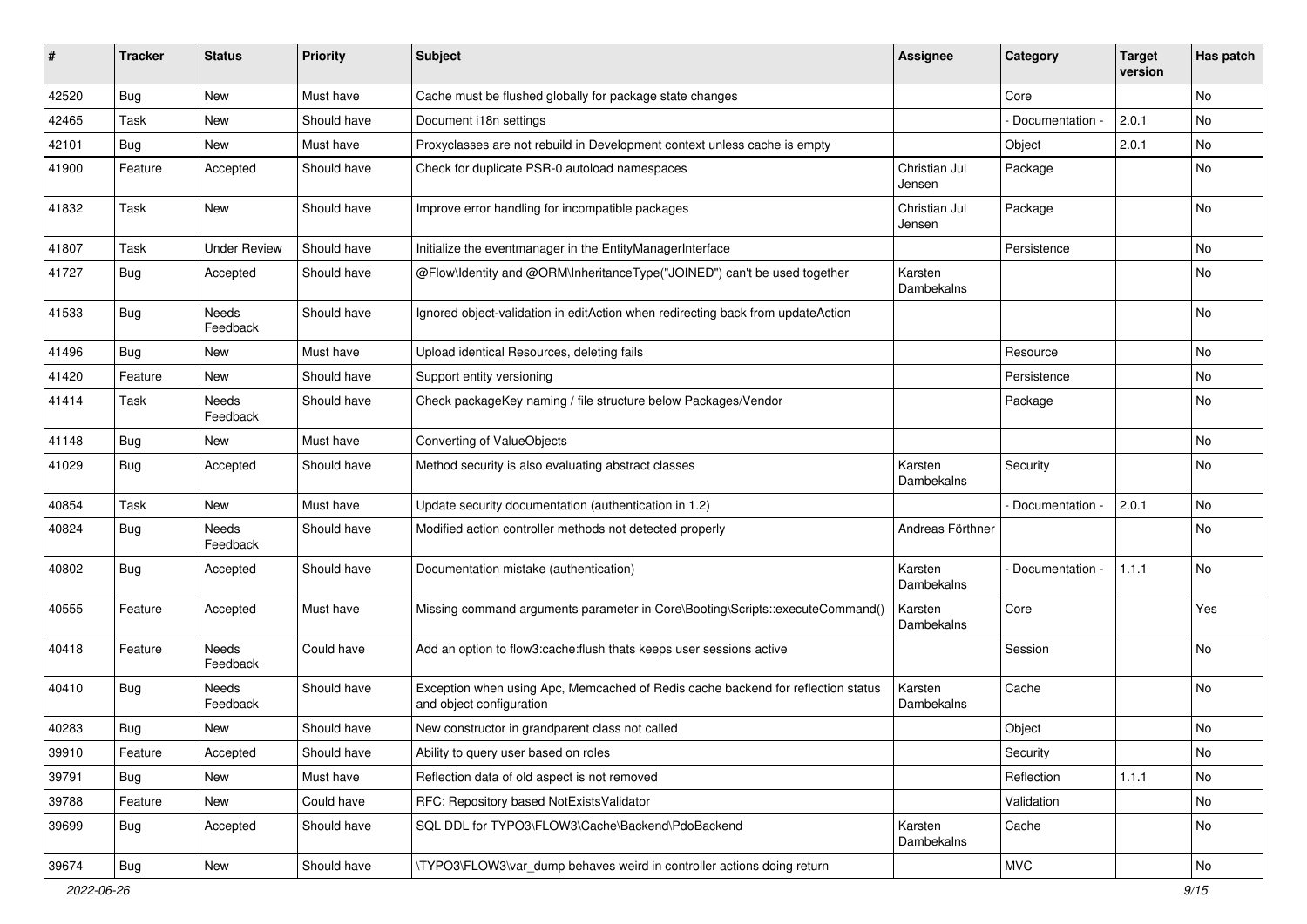| #     | <b>Tracker</b> | <b>Status</b>       | <b>Priority</b> | <b>Subject</b>                                                                                            | <b>Assignee</b>        | Category          | <b>Target</b><br>version | Has patch |
|-------|----------------|---------------------|-----------------|-----------------------------------------------------------------------------------------------------------|------------------------|-------------------|--------------------------|-----------|
| 39609 | Feature        | Accepted            | Should have     | <b>Migration Version</b>                                                                                  | Karsten<br>Dambekalns  | Migrations -      |                          | No        |
| 39414 | <b>Bug</b>     | New                 | Should have     | Security Documentation                                                                                    |                        | Documentation -   |                          | No        |
| 39253 | Feature        | Accepted            | Should have     | Remove mirroring mode option and code                                                                     | Karsten<br>Dambekalns  | Resource          |                          | No        |
| 39096 | Bug            | <b>New</b>          | Should have     | Unnecessary compile invoked in non production context?                                                    |                        | Core              | 2.0.1                    | <b>No</b> |
| 39088 | Feature        | New                 | Should have     | Add a sqnalslot before compilation                                                                        |                        | Core              |                          | No        |
| 38980 | <b>Bug</b>     | New                 | Must have       | ActionController: behavior of required arguments is not consistent                                        |                        | Validation        |                          | No        |
| 38222 | Feature        | New                 | Could have      | Step execution signals with concrete name                                                                 |                        | Core              |                          | No        |
| 38216 | Bug            | Needs<br>Feedback   | Should have     | Static method calls in reflected classes refer to _Original class                                         |                        |                   |                          | No        |
| 38065 | Feature        | New                 | Must have       | Implement content security for DQL queries                                                                | Andreas Förthner       | Security          |                          | No        |
| 38038 | Task           | Accepted            | Should have     | Proofread FLOW3 manual                                                                                    | Ryan J. Peterson       | - Documentation - |                          | No        |
| 38004 | Bug            | Accepted            | Should have     | Missing CheatSheet folder for Getting Started manual                                                      | Karsten<br>Dambekalns  | Documentation -   | 1.1.1                    | No        |
| 37885 | Feature        | <b>New</b>          | Could have      | Add CLI to show the object-configuration for a FLOW3 object-name                                          | <b>Martin Ficzel</b>   | Cli               |                          | <b>No</b> |
| 37846 | Feature        | New                 | Should have     | Should be able to declare more than one controllerObjectName per requestPatterns                          |                        | Security          |                          | No        |
| 37831 | Task           | New                 | Could have      | Evaluate using PHP 5.4's internal web server for Functional Testing                                       |                        | - Testing -       |                          | No        |
| 37571 | <b>Bug</b>     | New                 | Must have       | Inherited proxies fail when implementing clone                                                            |                        | <b>AOP</b>        |                          | No        |
| 37564 | Bug            | New                 | Should have     | Validation of Parent Object containing properties of type ManyToOne and<br>ManyToMany to same Target      |                        | Validation        |                          | No        |
| 37473 | Bug            | New                 | Must have       | Subsequent Exceptions related to Doctrine Entity Manager makes it snap shut                               |                        | - Testing -       |                          | <b>No</b> |
| 37405 | Feature        | <b>Under Review</b> | Should have     | When changing a property wich is used in routing the Link-VH should direkt to the<br>new properties value |                        | MVC - Routing     |                          | No        |
| 37373 | Feature        | <b>Under Review</b> | Should have     | Make annotation overrides / "injection" via Objects.yaml possible                                         | Marc Neuhaus           | Configuration     |                          | No        |
| 37372 | Feature        | Accepted            | Should have     | Inheritance in ORM should be configured automatically                                                     | Karsten<br>Dambekalns  | Persistence       |                          | No        |
| 37354 | <b>Bug</b>     | Accepted            | Should have     | Do not apply generateValueHash() and generateUuid() if custom identifier is used                          | Karsten<br>Dambekalns  | Persistence       |                          | No        |
| 37352 | <b>Bug</b>     | <b>Under Review</b> | Must have       | generateValueHash() should use getIdentifierByObject()                                                    | Karsten<br>Dambekalns  | Persistence       |                          | No        |
| 37316 | <b>Bug</b>     | New                 | Should have     | Use findBestMatchingLocale instead of getDefaultLocale?                                                   |                        | Validation        |                          | No        |
| 37302 | <b>Bug</b>     | Needs<br>Feedback   | Should have     | NumberValidator                                                                                           | Carsten Bleicker       | Validation        |                          | No        |
| 37292 | Bug            | <b>Under Review</b> | Should have     | PropertyMappingConfiguration::mapUnknownProperties is not passed down to<br>Subconfiguration              | Sebastian<br>Kurfuerst | Property          |                          | Yes       |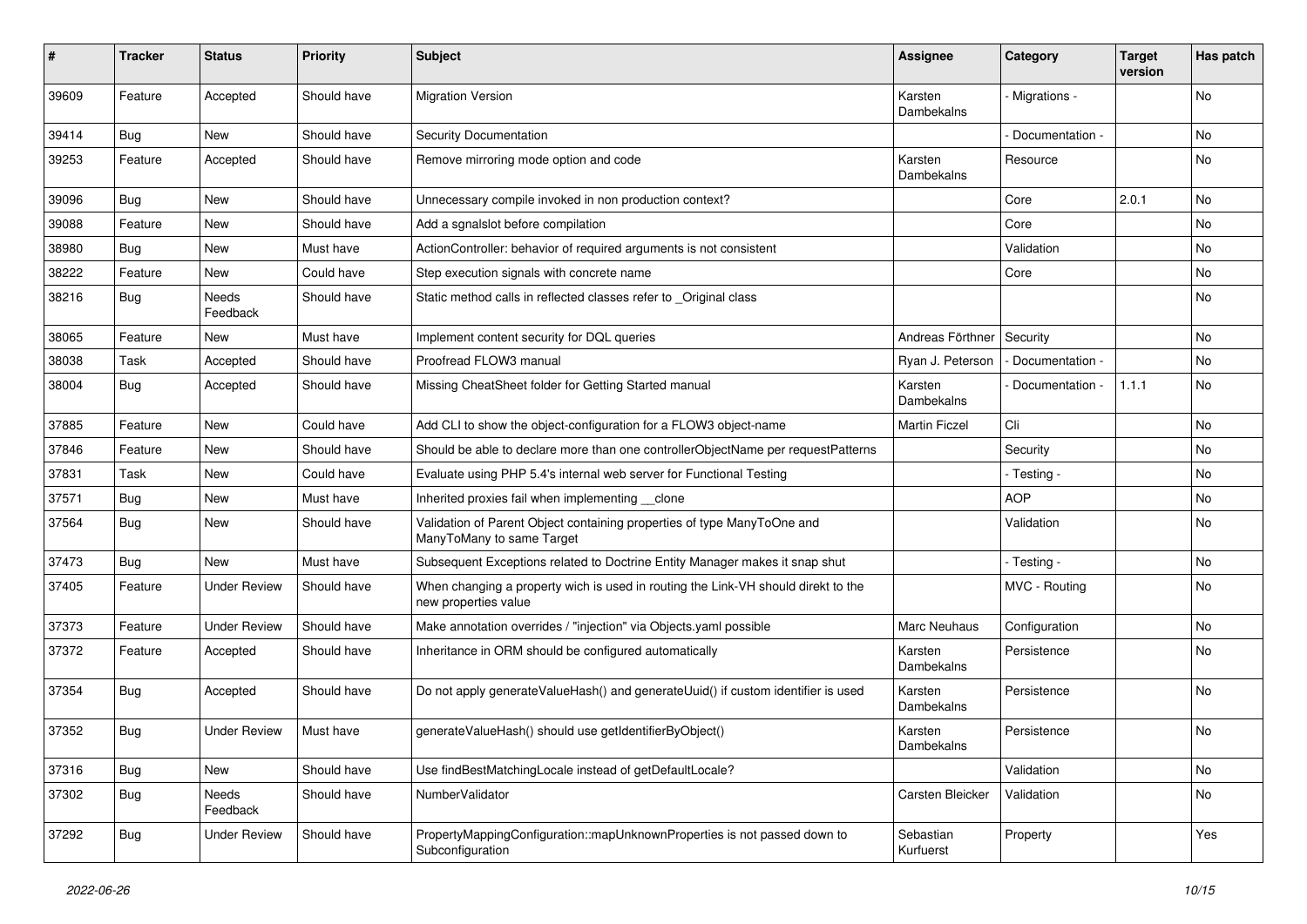| #     | <b>Tracker</b>   | <b>Status</b>       | <b>Priority</b> | <b>Subject</b>                                                                                       | <b>Assignee</b>       | Category    | <b>Target</b><br>version | Has patch |
|-------|------------------|---------------------|-----------------|------------------------------------------------------------------------------------------------------|-----------------------|-------------|--------------------------|-----------|
| 37279 | Feature          | <b>New</b>          | Should have     | <b>Request PropertyMapping</b>                                                                       |                       | Property    |                          | No        |
| 37227 | <b>Bug</b>       | On Hold             | Must have       | securityContext->getParty is not available in widget context                                         |                       | Session     |                          | No        |
| 37212 | Feature          | Accepted            | Must have       | Edge Side Includes (ESI)                                                                             | Robert Lemke          | Http        |                          | No        |
| 36955 | Feature          | <b>New</b>          | Should have     | Add type filter to var_dump()                                                                        |                       | Error       |                          | No        |
| 36840 | Task             | Accepted            | Should have     | Improve exception for wrong locales                                                                  | Karsten<br>Dambekalns | 118n        |                          | No        |
| 36804 | <b>Bug</b>       | New                 | Should have     | Orphaned entities within aggregates are not removed                                                  |                       | Persistence |                          | No        |
| 36800 | Task             | Accepted            | Should have     | Streamline Resource object API                                                                       | Robert Lemke          | Resource    |                          | <b>No</b> |
| 36715 | Feature          | Accepted            | Should have     | Make simultaneous use of multiple persistence backends possible                                      | Karsten<br>Dambekalns | Persistence |                          | No        |
| 36634 | Bug              | New                 | Should have     | Reconstituted entities do not have their properties set when initializeObject() is called            |                       |             |                          | No        |
| 36633 | Bug              | <b>New</b>          | Should have     | Reconstituted entities should not have the FLOW3_Persistence_clone property set                      |                       |             |                          | No        |
| 36510 | Feature          | <b>New</b>          | Should have     | <b>Firewall Redirect?</b>                                                                            |                       |             |                          | No        |
| 36509 | Feature          | <b>New</b>          | Should have     | redirectToUri to an uri with acl forces a 403 because of missing csrf token.                         |                       |             |                          | <b>No</b> |
| 36508 | <b>Bug</b>       | New                 | Should have     | AuthenticationProvider Request Patterns                                                              |                       | Security    |                          | No        |
| 36495 | <b>Bug</b>       | New                 | Should have     | HTTP Response is sent before persistence preventing Exceptions to be displayed on<br>redirect        |                       | Persistence |                          | No        |
| 35970 | Task             | <b>New</b>          | Should have     | Improve performance of Utility/Arrays::integerExplode by using array_map                             |                       |             |                          | <b>No</b> |
| 35868 | <b>Bug</b>       | On Hold             | Must have       | Unstable condition in Utility\Environment                                                            | Karsten<br>Dambekalns | Environment |                          | No        |
| 35831 | Bug              | <b>New</b>          | Must have       | Deleting or unpublishing of a resource deletes all published symlinks<br>(Web/_Resources/Persistent) |                       |             |                          | No        |
| 35783 | Feature          | <b>New</b>          | Should have     | Lifecycle method after property mapping                                                              |                       | Object      |                          | No        |
| 35781 | Feature          | New                 | Should have     | Model validation                                                                                     |                       | Validation  |                          | <b>No</b> |
| 35720 | Bug              | <b>New</b>          | Must have       | Access denied Exception for widget links to actions with a policy                                    |                       | Security    |                          | No        |
| 35709 | Task             | <b>New</b>          | Should have     | Implement global Command aliases                                                                     |                       | Cli         |                          | No        |
| 35388 | Feature          | New                 | Could have      | Use the current package as default for translations within controllers                               |                       | 118n        |                          | No        |
| 35083 | <b>Bug</b>       | <b>New</b>          | Should have     | involving SecurityContext in Widget's __wakeup situation leads to an exception                       |                       | Object      |                          | No        |
| 35030 | Feature          | <b>Under Review</b> | Should have     | Dynamic locale detection                                                                             | Karsten<br>Dambekalns | 118n        |                          | No        |
| 34879 | Bug              | Accepted            | Must have       | Proxied object is not update()able                                                                   | Karsten<br>Dambekalns | Persistence |                          | No        |
| 34816 | Feature          | New                 | Should have     | Long text encryption                                                                                 |                       | Security    |                          | No        |
| 34674 | Feature          | Accepted            | Should have     | NotFoundView is not injected in ActionController                                                     | Robert Lemke          | <b>MVC</b>  |                          | No        |
| 34404 | <sub>I</sub> Bug | New                 | Should have     | JsonView transformObject does not respect descendAll configuration                                   |                       |             |                          | No        |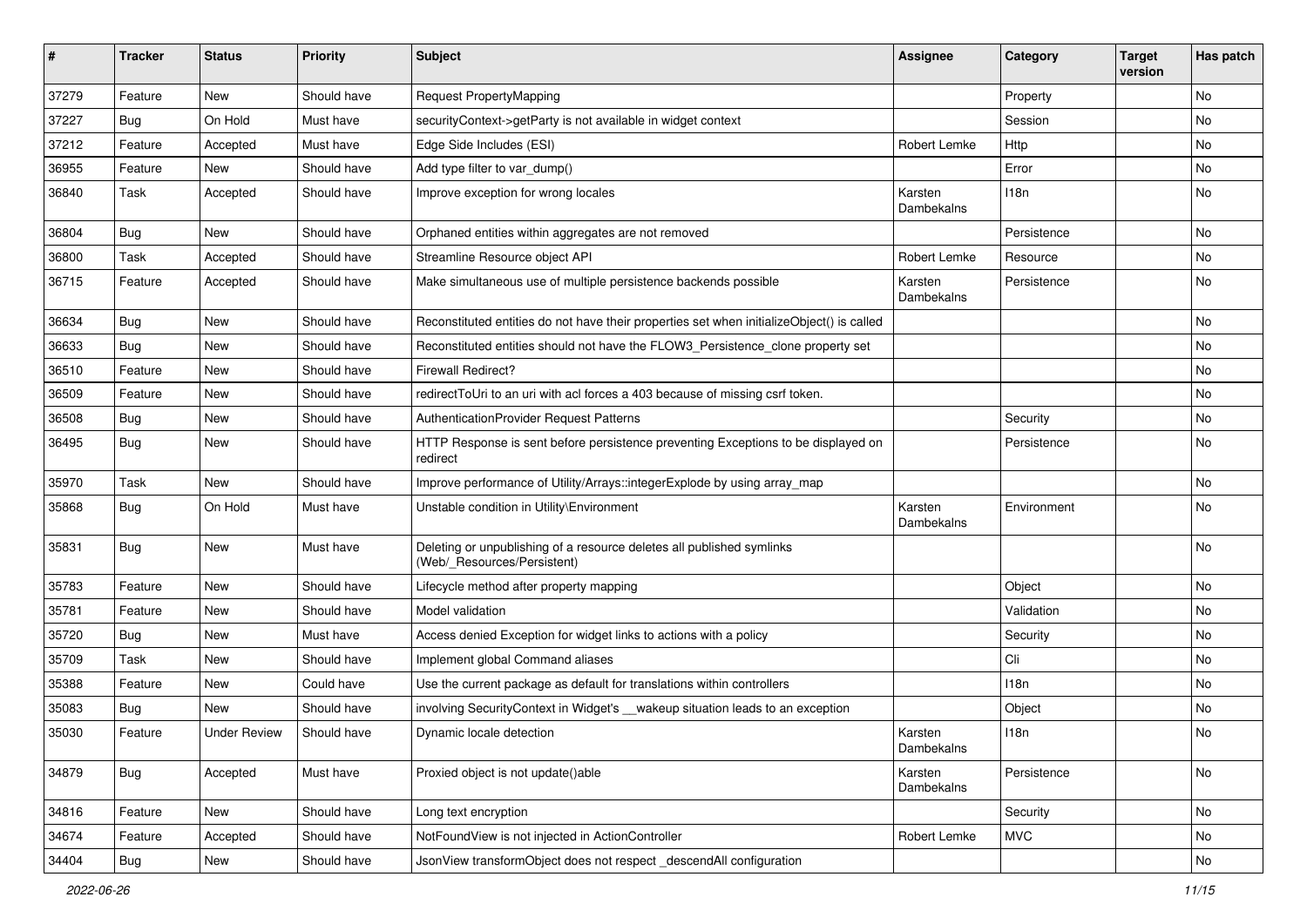| #     | <b>Tracker</b>   | <b>Status</b>            | <b>Priority</b> | <b>Subject</b>                                                                     | <b>Assignee</b>       | Category   | <b>Target</b><br>version | Has patch      |
|-------|------------------|--------------------------|-----------------|------------------------------------------------------------------------------------|-----------------------|------------|--------------------------|----------------|
| 34134 | <b>Bug</b>       | <b>Needs</b><br>Feedback | Should have     | PropertyMapper throws unnecessary exception                                        | Christian Müller      | Property   |                          | Yes            |
| 34133 | Feature          | <b>New</b>               | Could have      | RFC: Handle Semicolons in Path part of URIs as Scoped Path Parameters              |                       | Property   |                          | <b>No</b>      |
| 33937 | Feature          | Accepted                 | Should have     | Convenience method to resolve public "resource://" paths                           | Karsten<br>Dambekalns | Resource   |                          | No             |
| 33710 | Feature          | <b>New</b>               | Should have     | Configuration based on Domain                                                      |                       |            |                          | No             |
| 33587 | Feature          | <b>New</b>               | Should have     | Automatically remove unused Resources                                              |                       | Resource   |                          | <b>No</b>      |
| 33465 | Bug              | <b>New</b>               | Should have     | Some vital commands to recover the system fail when recovery is needed             |                       | Command    |                          | No             |
| 33293 | Bug              | <b>New</b>               | Should have     | Injection to private variable results in injection of the the wrong class          |                       |            |                          | No             |
| 33258 | Major<br>Feature | Accepted                 | Should have     | Implement support for Assetic                                                      |                       |            |                          | No             |
| 33078 | <b>Bug</b>       | <b>New</b>               | Should have     | No Redirect to Login                                                               |                       | Security   |                          | <b>No</b>      |
| 33069 | Task             | <b>New</b>               | Should have     | Make command output sparse, implement generic verbose switch                       |                       | Command    |                          | <b>No</b>      |
| 33055 | Bug              | <b>New</b>               | Must have       | AccessDeniedException instead of WebRedirect                                       |                       | Security   |                          | No             |
| 33049 | Feature          | New                      | Could have      | Allow configuration of context without environment variable (needed for IIS)       |                       | Core       |                          | No             |
| 33024 | <b>Bug</b>       | Accepted                 | Must have       | Exception when validating a float in a Model with the Number validator             | Karsten<br>Dambekalns | 118n       |                          | No             |
| 33018 | Feature          | <b>New</b>               | Should have     | Translator should support override of labels from other packages                   |                       | 118n       |                          | No             |
| 32985 | Feature          | <b>New</b>               | Should have     | Implement Processing Rules when merging numerically-indexed arrays                 |                       | Utility    |                          | N <sub>o</sub> |
| 32873 | Bug              | Accepted                 | Must have       | Value changes for logged in account are not persisted due to session serialization | Karsten<br>Dambekalns |            |                          | No             |
| 32869 | <b>Bug</b>       | <b>New</b>               | Must have       | Security config tokenClass doesnt throw exception if not found the class           |                       | Security   |                          | <b>No</b>      |
| 32707 | Bug              | Accepted                 | Must have       | <b>Bad Bad FileBackend</b>                                                         | Karsten<br>Dambekalns | Cache      | 2.0.1                    | No             |
| 32607 | Feature          | Needs<br>Feedback        | Should have     | Export localized strings for JS consumption                                        | Karsten<br>Dambekalns | 118n       |                          | No             |
| 32574 | <b>Bug</b>       | Accepted                 | Should have     | FLOW3 enters fork bombs when using cgi-fcgi vs cli                                 | Karsten<br>Dambekalns | Core       |                          | No             |
| 32425 | Bug              | Accepted                 | Must have       | IpAddressRange methods not completly implemented                                   | Karsten<br>Dambekalns | Security   |                          | Yes            |
| 32294 | Feature          | <b>New</b>               | Should have     | Lazy initialization of loggers                                                     |                       |            |                          | No             |
| 32106 | Feature          | Accepted                 | Should have     | Support for Object source in PropertyMapper                                        |                       | Property   |                          | Yes            |
| 32105 | Bug              | <b>New</b>               | Must have       | Ignore Validation ignored if ACL is set for this controller action                 |                       | Security   |                          | No             |
| 31500 | <b>Bug</b>       | <b>Under Review</b>      | Must have       | Argument validation for CLI requests is not done                                   | Karsten<br>Dambekalns | Validation |                          | No             |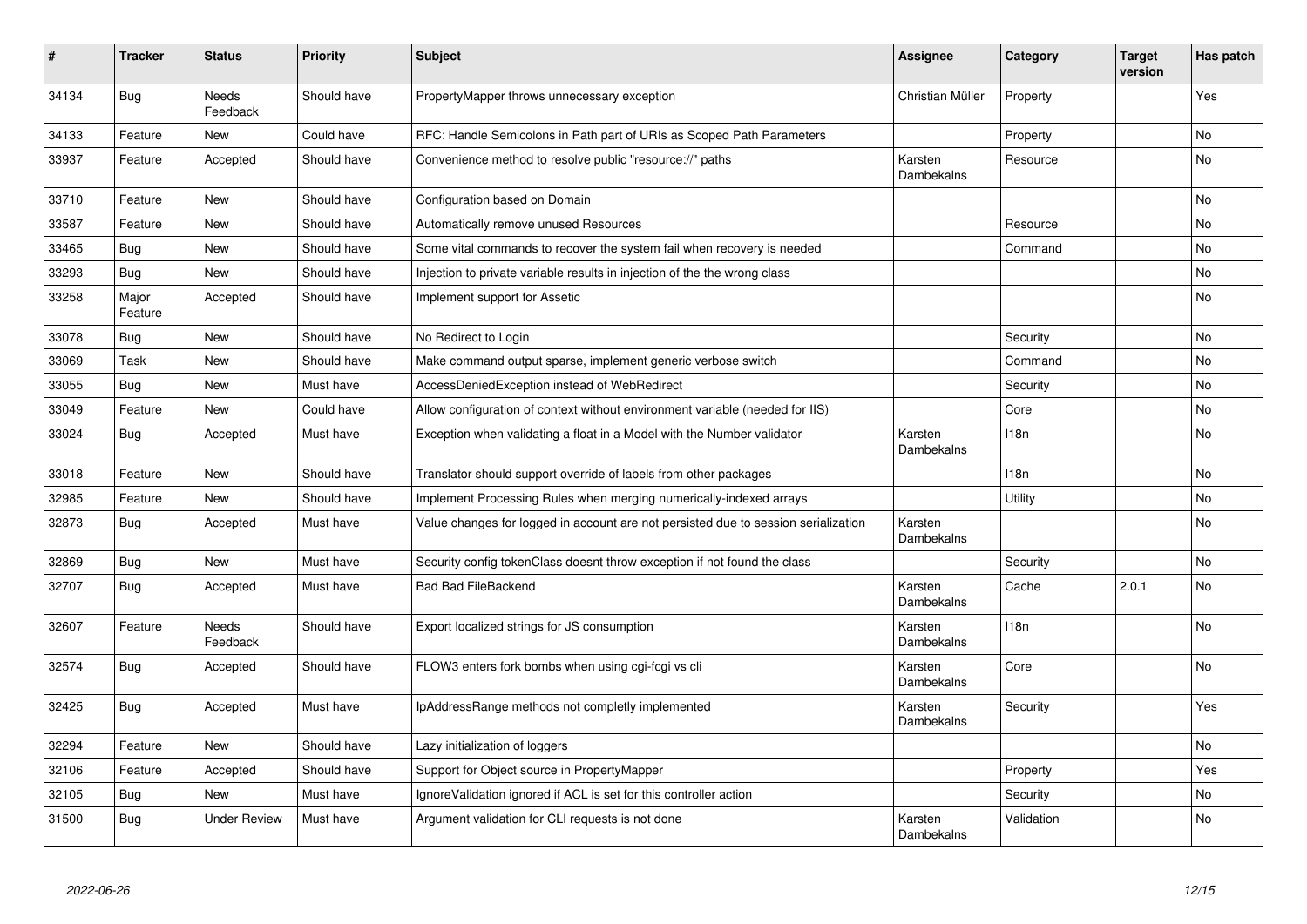| #     | <b>Tracker</b> | <b>Status</b>       | <b>Priority</b> | <b>Subject</b>                                                                                                          | Assignee              | Category        | <b>Target</b><br>version | Has patch |
|-------|----------------|---------------------|-----------------|-------------------------------------------------------------------------------------------------------------------------|-----------------------|-----------------|--------------------------|-----------|
| 31484 | Feature        | Needs<br>Feedback   | Could have      | possibility to modify inner workings of proxy class builder                                                             |                       |                 |                          | No        |
| 31339 | Task           | On Hold             | Could have      | Search                                                                                                                  |                       | Documentation - |                          | No        |
| 31262 | Feature        | <b>New</b>          | Should have     | Named arguments in Objects.yaml for constructor arguments                                                               |                       | Object          |                          | No        |
| 31261 | Feature        | New                 | Should have     | Virtual objects - generate proxy classes for interfaces                                                                 |                       | Object          |                          | No        |
| 31210 | <b>Bug</b>     | New                 | Must have       | constructor of proxy class not compatible with interfaces defening a constructor                                        |                       | Object          |                          | No.       |
| 31002 | Bug            | New                 | Should have     | Generated __ sleep method handles static properties as members.                                                         |                       | Reflection      |                          |           |
| 30933 | Feature        | Needs<br>Feedback   | Should have     | Check for unique constraints on add()                                                                                   | Karsten<br>Dambekalns | Persistence     |                          | <b>No</b> |
| 30890 | Feature        | Accepted            | Should have     | Developer Toolbar                                                                                                       | Christian Müller      | <b>MVC</b>      |                          | No        |
| 30428 | Feature        | New                 | Should have     | Cloning of request arguments                                                                                            |                       | <b>MVC</b>      |                          |           |
| 30425 | <b>Bug</b>     | <b>New</b>          | Should have     | New methods are not updated in Policies during Development                                                              |                       | Security        |                          |           |
| 30424 | <b>Bug</b>     | New                 | Must have       | Forward object arguments with changes                                                                                   |                       | <b>MVC</b>      |                          |           |
| 30423 | Feature        | New                 | Should have     | Rendering template of other action without forward                                                                      |                       | <b>MVC</b>      |                          | No.       |
| 30418 | Feature        | New                 | Should have     | Package bootstrapping following dependencies                                                                            |                       | Core            |                          |           |
| 30258 | Feature        | New                 | Should have     | Support optional package dependencies                                                                                   |                       |                 |                          |           |
| 29972 | Feature        | <b>Under Review</b> | Should have     | Configurable Redirects                                                                                                  | <b>Tim Kandel</b>     | MVC - Routing   |                          | No        |
| 29476 | Feature        | New                 | Should have     | Provider rendering time and query count for request                                                                     |                       |                 |                          |           |
| 29425 | <b>Bug</b>     | New                 | Should have     | Deletion of a blog post with resources fails with FK constraint error                                                   |                       | Persistence     |                          |           |
| 29405 | <b>Bug</b>     | New                 | Must have       | When storing a new entity inside the session, it will be fully serialized instead of just<br>the reference being stored |                       | Session         |                          |           |
| 29387 | Feature        | Needs<br>Feedback   | Should have     | A token with wrong credentials should throw an exception                                                                | Andreas Förthner      | Security        |                          |           |
| 29258 | Feature        | Needs<br>Feedback   | Should have     | Provide a way to override classes by environment                                                                        |                       |                 |                          | No        |
| 29202 | Task           | New                 | Should have     | Provide a Cherokee Server Configuration for FLOW3                                                                       |                       | Documentation - |                          |           |
| 28399 | Feature        | Needs<br>Feedback   | Should have     | Validation message and code should be configurable for bundled validators                                               |                       | Validation      |                          | No.       |
| 28319 | <b>Bug</b>     | Needs<br>Feedback   | Should have     | Access denied will be logged at the wrong location in nested calls                                                      |                       | Security        |                          | No        |
| 28231 | Feature        | New                 | Should have     | Allow output to STDERR for CLI Response                                                                                 |                       | <b>MVC</b>      |                          |           |
| 28136 | Feature        | New                 | Should have     | HTTP Semantics for Transactions and more                                                                                |                       | Persistence     |                          | No        |
| 28074 | Feature        | Needs<br>Feedback   | Should have     | Provide a shell script that installs Phoenix or FLOW3 from git                                                          | Markus Bucher         |                 |                          | No        |
| 28052 | Feature        | On Hold             | Should have     | Possibility to enable or disable accounts                                                                               | Julian Kleinhans      | Security        |                          | No        |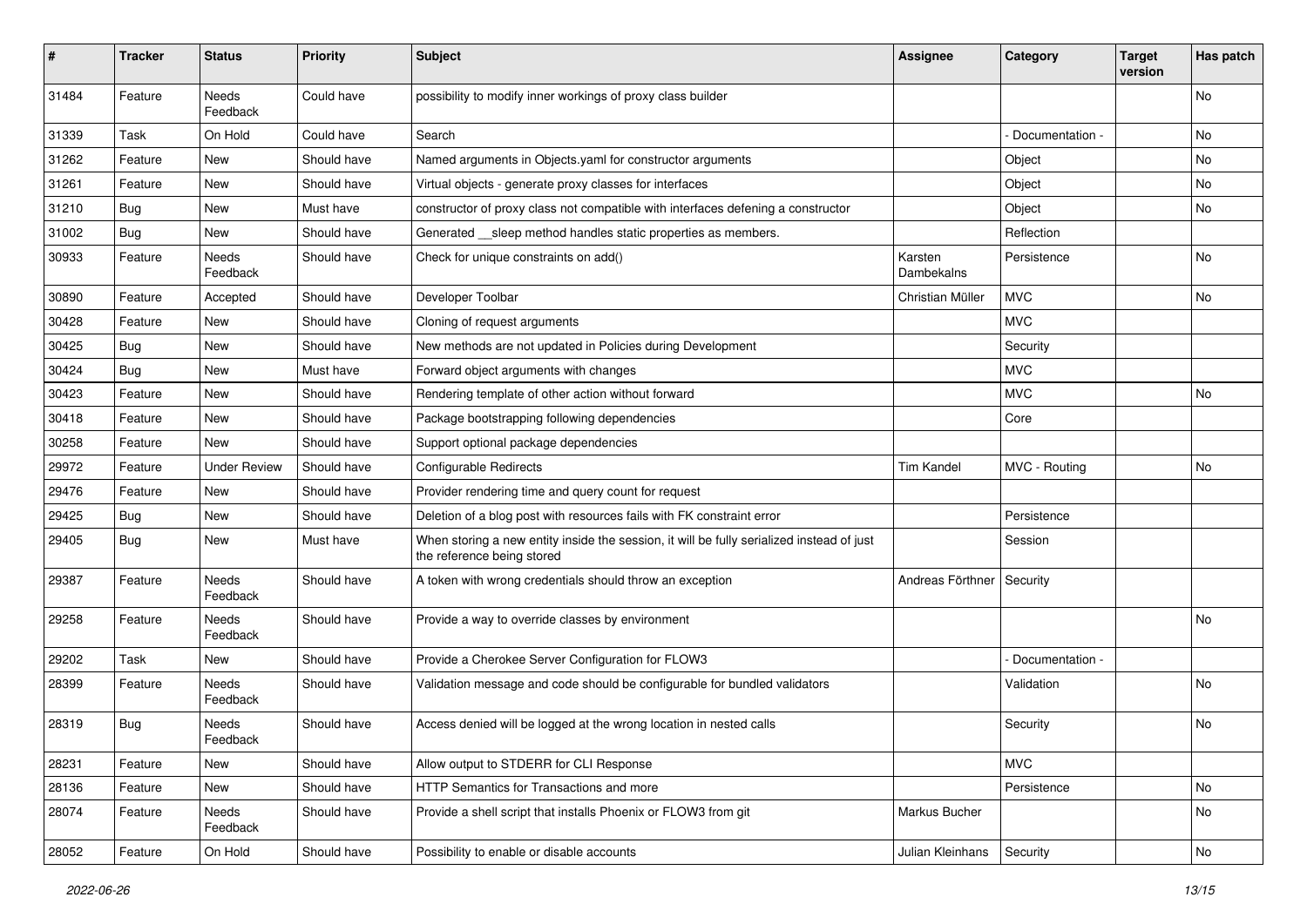| #     | <b>Tracker</b> | <b>Status</b>            | <b>Priority</b> | Subject                                                                                                                                                 | <b>Assignee</b>       | Category        | <b>Target</b><br>version | Has patch |
|-------|----------------|--------------------------|-----------------|---------------------------------------------------------------------------------------------------------------------------------------------------------|-----------------------|-----------------|--------------------------|-----------|
| 28016 | <b>Bug</b>     | Needs<br>Feedback        | Should have     | Cascade remove of cleared ArrayCollection                                                                                                               | Karsten<br>Dambekalns | Persistence     |                          | No        |
| 27798 | <b>Bug</b>     | Accepted                 | Must have       | CSRF protection not working for forms in a plugin                                                                                                       |                       | Security        | 2.0.1                    | No        |
| 27721 | <b>Bug</b>     | Needs<br>Feedback        | Should have     | Permissions of uploaded resources not correct                                                                                                           | Karsten<br>Dambekalns | Resource        |                          | No        |
| 27561 | Task           | Accepted                 | Could have      | Complete documentation                                                                                                                                  |                       | Documentation - |                          | <b>No</b> |
| 27379 | <b>Bug</b>     | Needs<br>Feedback        | Must have       | add check to clear the database at tearDown in testing                                                                                                  |                       |                 |                          | No        |
| 27322 | Feature        | On Hold                  | Should have     | Add support for Appserver-in-PHP, which could result in much faster executions.                                                                         | Christopher<br>Hlubek |                 |                          | No        |
| 27088 | <b>Bug</b>     | On Hold                  | Should have     | initializeObject() is called too early when reconstructing entities                                                                                     |                       | Object          |                          | No        |
| 27045 | Bug            | <b>New</b>               | Should have     | Introduced properties are not available in the reflection service during a compile run                                                                  |                       | <b>AOP</b>      |                          |           |
| 26986 | Feature        | Accepted                 | Should have     | Debug toolbar                                                                                                                                           | Christian Müller      |                 |                          | <b>No</b> |
| 26943 | Feature        | <b>Needs</b><br>Feedback | Should have     | Add i18n support to domain models                                                                                                                       | Karsten<br>Dambekalns | 118n            |                          | No        |
| 26767 | Feature        | New                      | Should have     | Reflection method to get a method return type and documentation                                                                                         |                       | Reflection      |                          |           |
| 26765 | Feature        | Accepted                 | Should have     | Support class schema features for every reflected class                                                                                                 | Karsten<br>Dambekalns | Reflection      |                          | No        |
| 26745 | Feature        | <b>New</b>               | Should have     | MVC should know about entities lying in the session                                                                                                     |                       | <b>MVC</b>      |                          | <b>No</b> |
| 25988 | Bug            | New                      | Should have     | Useless proxies are built for some classes                                                                                                              |                       | Object          |                          |           |
| 25907 | Task           | New                      | Should have     | Referrer should only contain the URI of the previous request                                                                                            |                       | <b>MVC</b>      |                          |           |
| 13559 | <b>Bug</b>     | Accepted                 | Should have     | ObjectSerializer failes with persistent objects within arrays                                                                                           | Karsten<br>Dambekalns | Persistence     |                          | No        |
| 11039 | Bug            | Needs<br>Feedback        | Must have       | Static object container injects properties to result of factory object                                                                                  |                       |                 |                          | No        |
| 10678 | <b>Bug</b>     | New                      | Must have       | ReflectionService doesn't reflect methods of child classes correctly when they get<br>reflected before their parent class in the initialization process |                       | Reflection      |                          |           |
| 9968  | Feature        | New                      | Should have     | Promote security publishing configuration automatically when persisting models                                                                          | Andreas Förthner      | Security        |                          |           |
| 9861  | Feature        | Needs<br>Feedback        | Should have     | Leave logging up and running as long as possible                                                                                                        |                       | Log             |                          | <b>No</b> |
| 9537  | Feature        | New                      | Should have     | Query criterions should be able to compare whole objects                                                                                                |                       | Persistence     |                          |           |
| 9313  | Feature        | New                      | Should have     | Support for currencies                                                                                                                                  |                       | 118n            |                          | No        |
| 8981  | Feature        | New                      | Could have      | Security/Performance: Provide Webserver Configuration file for common webservers -<br>do not use .htaccess                                              |                       |                 |                          |           |
| 8923  | Task           | <b>Under Review</b>      | Could have      | Provide a Nginx Server Configuration for FLOW3                                                                                                          | Christian Müller      | Documentation - | 1.1.1                    | No        |
| 8464  | Feature        | New                      | Should have     | Write settings using the ConfigurationManager                                                                                                           |                       | Configuration   |                          | No        |